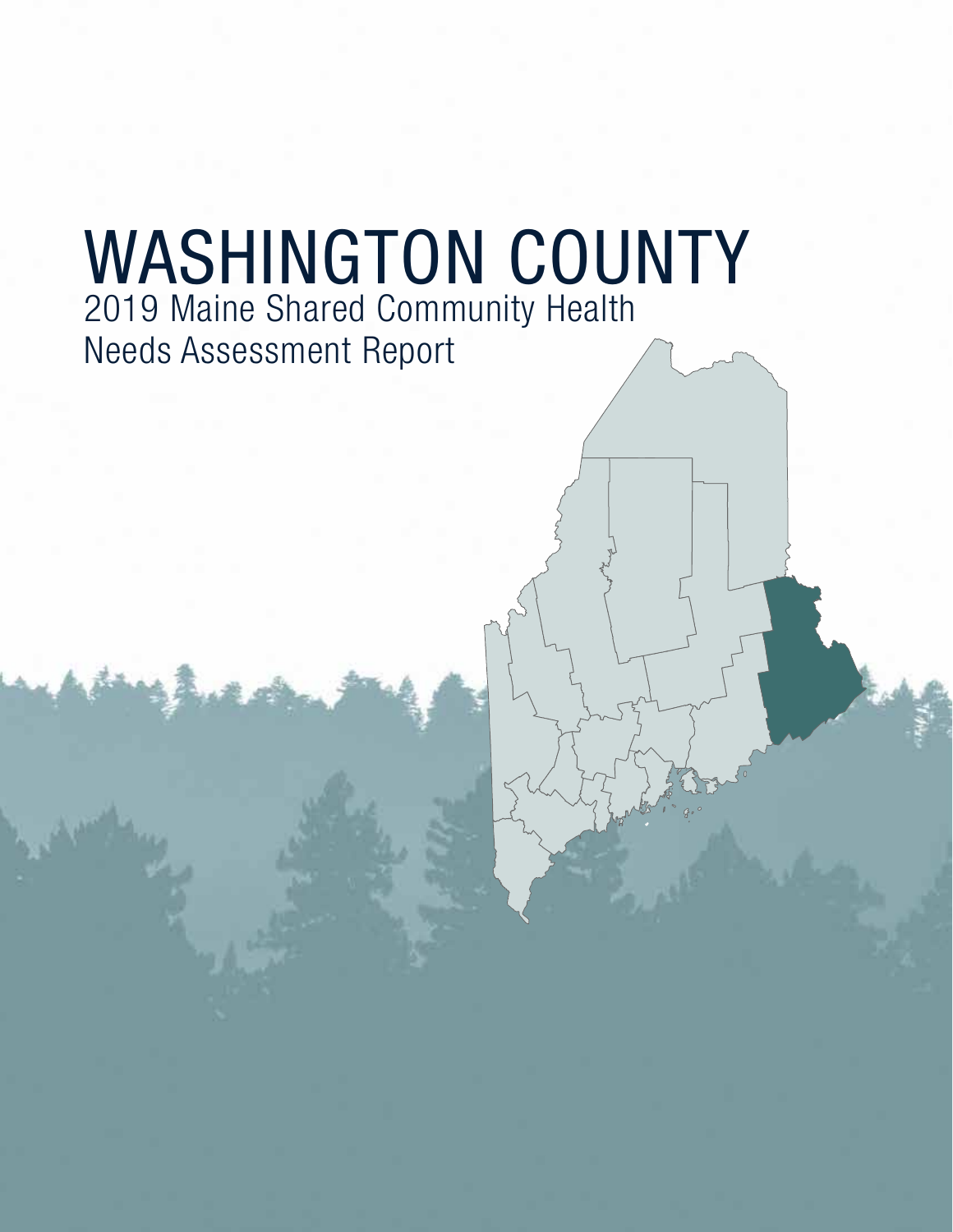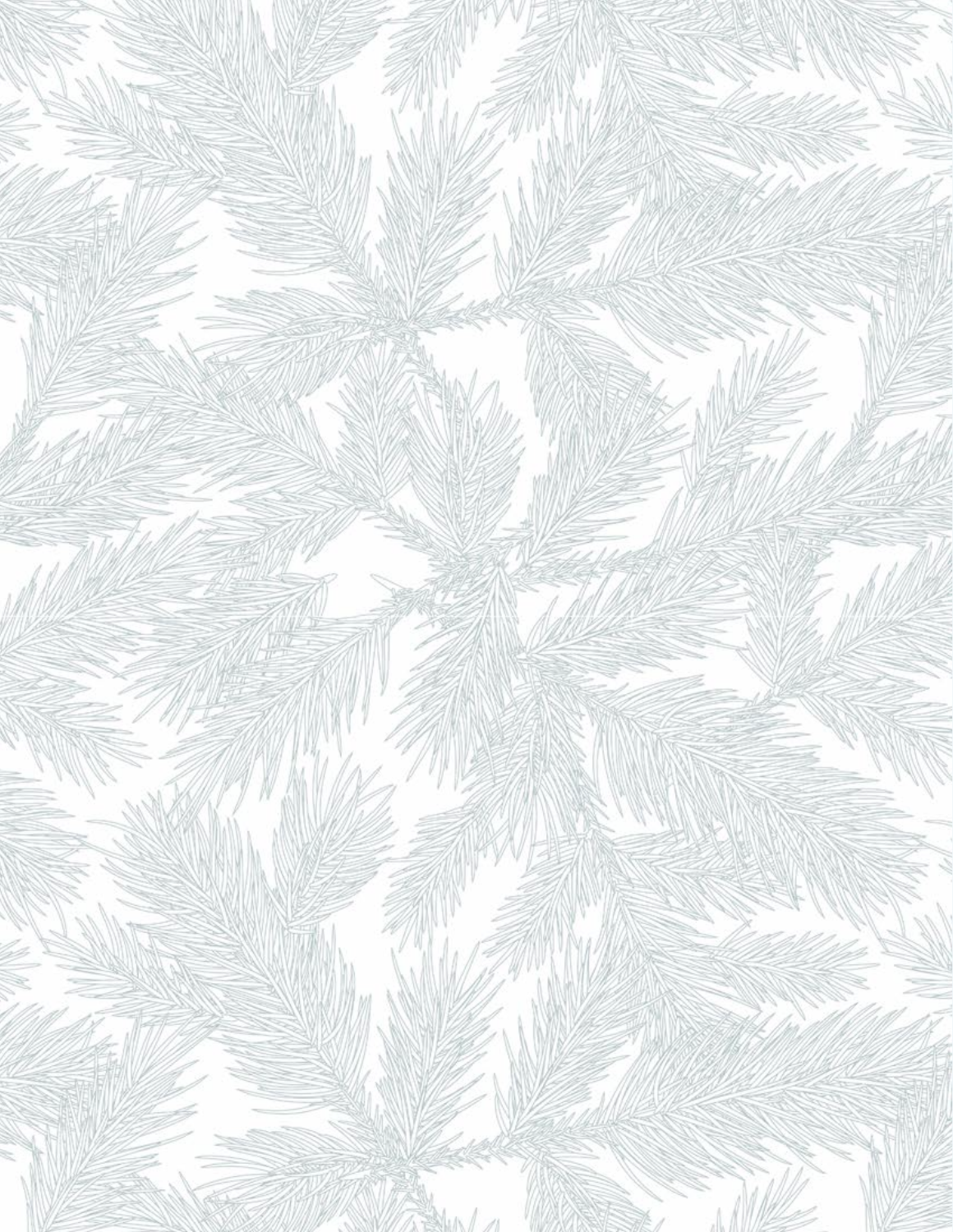## TABLE OF CONTENTS

#### Key companion documents available at www.mainechna.org:

- Washington County Health Profile
- **Downeast District Profile**  $\bullet$
- Maine State Health Profile  $\bullet$
- Health Equity Data Summaries, including state-level data by race, Hispanic ethnicity, sex,  $\bullet$ sexual orientation, educational attainment, and income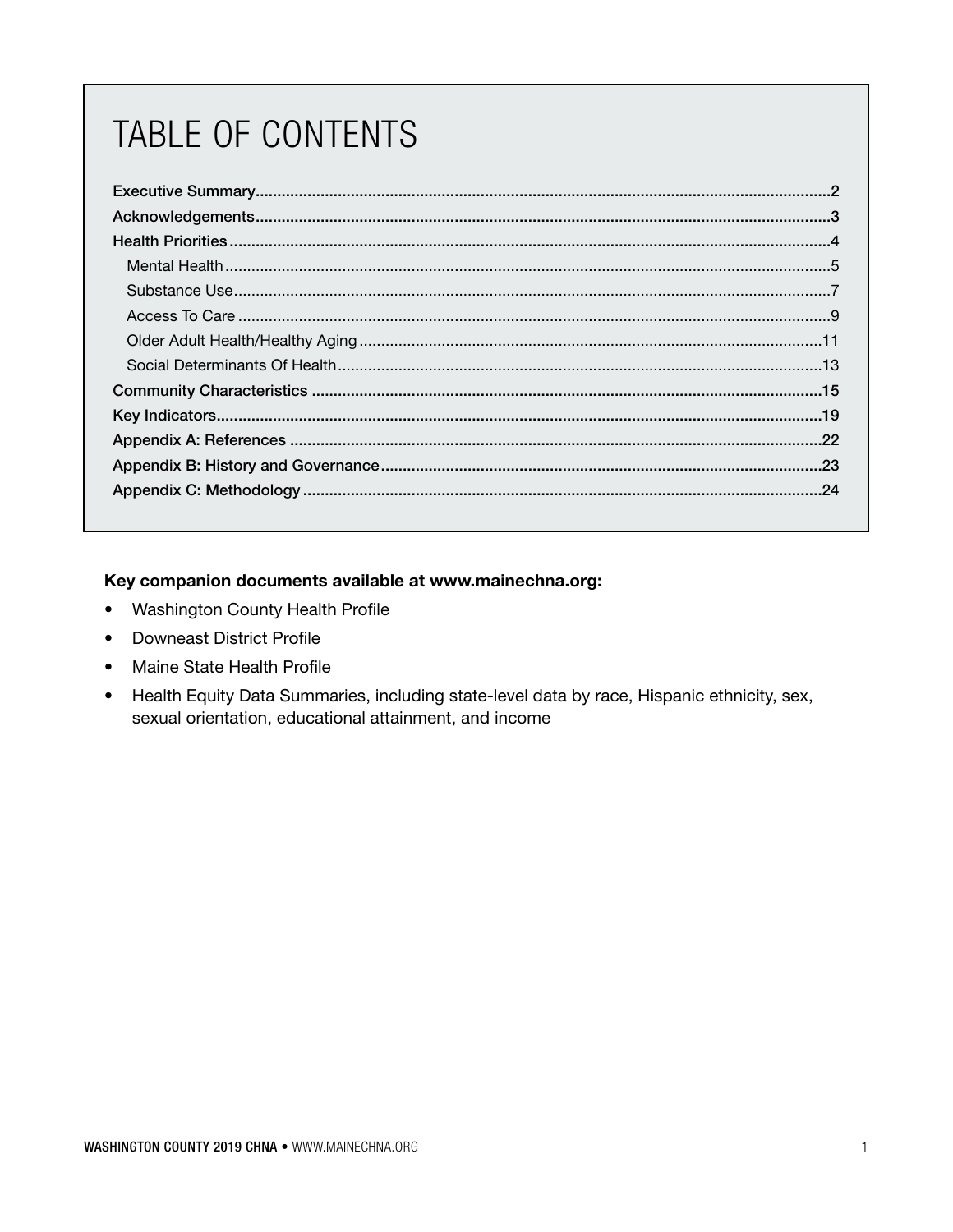## EXECUTIVE SUMMARY

## PURPOSE

The Maine Shared Community Health Needs Assessment (Maine CHNA) is a collaborative effort amongst Central Maine Healthcare (CMHC), Northern Light Health (NLH), MaineGeneral Health (MGH), MaineHealth (MH), and the Maine Center for Disease Control and Prevention (Maine CDC). This unique public-private partnership is intended to assess the health needs of all who call Maine home.

- **Mission:** The Maine Shared CHNA is a dynamic public-private partnership that creates shared Community Health Needs Assessment reports, engages and activates communities, and supports data-driven health improvements for Maine people.
- Vision: The Maine Shared CHNA helps to turn data into action so that Maine will become the healthiest state in the US.

## **DEMOGRAPHICS**

Washington County is one of two counties in the Downeast Public Health District. The population of Washington County is 31,925 and 21.9% of the population is 65 years of age or older. The population is predominantly white (91.4%); 1.8% are Hispanic, and 2.6% are two or more races. The median household income is \$39,469, over \$10,000 less than the state average. The high school graduation rate (87.7%) is higher than the state overall, while the percent of the population with as associates' degree or higher (29.1%) is lower.

## TOP HEALTH PRIORITIES

Forums held in Washington County identified a list of health issues in that community through a voting methodology. See Appendix C for a description of how priorities were chosen.

#### Table 1: Washington County Health Priorities PRIORITY AREA 6 % OF VOTES Mental Health\* **1988** and 1988 and 1988 and 1988 and 1988 and 1988 and 1988 and 1988 and 1988 and 1988 and 1988 and 1988 and 1988 and 1988 and 1988 and 1988 and 1988 and 1988 and 1988 and 1988 and 1988 and 1988 and 1988 an Substance Use\* 1 20% Access to Care\* 18% Older Adult Health/Healthy Aging\* 16% Social Determinants of Health<sup>\*</sup> | 15%

*\*Also a statewide priority. For a complete list of statewide priorities, see state health profile on our website, www.mainechna.org*

## NEXT STEPS

This assessment report will be used to fulfill the Internal Revenue Service (IRS) requirements for non-profit hospitals as well as the Public Health Accreditation Board (PHAB) requirements for state and local public health departments. Required activities include:

- Obtaining input from the community, including providers and communities served, on leading health issues and unmet needs
- Evaluating previous actions taken to address needs identified in previous assessments
- Choosing (with justification) which health needs should be addressed
- For hospitals, creating an informed implementation strategy designed to address the identified needs
- For District Coordinating Councils, creating District Health Improvement Plans
- For the Maine CDC, creating an informed State Health Improvement Plan

In the coming months and years, policymakers, non-profits, businesses, academics, and other community partners may also use these reports for their own strategic planning purposes.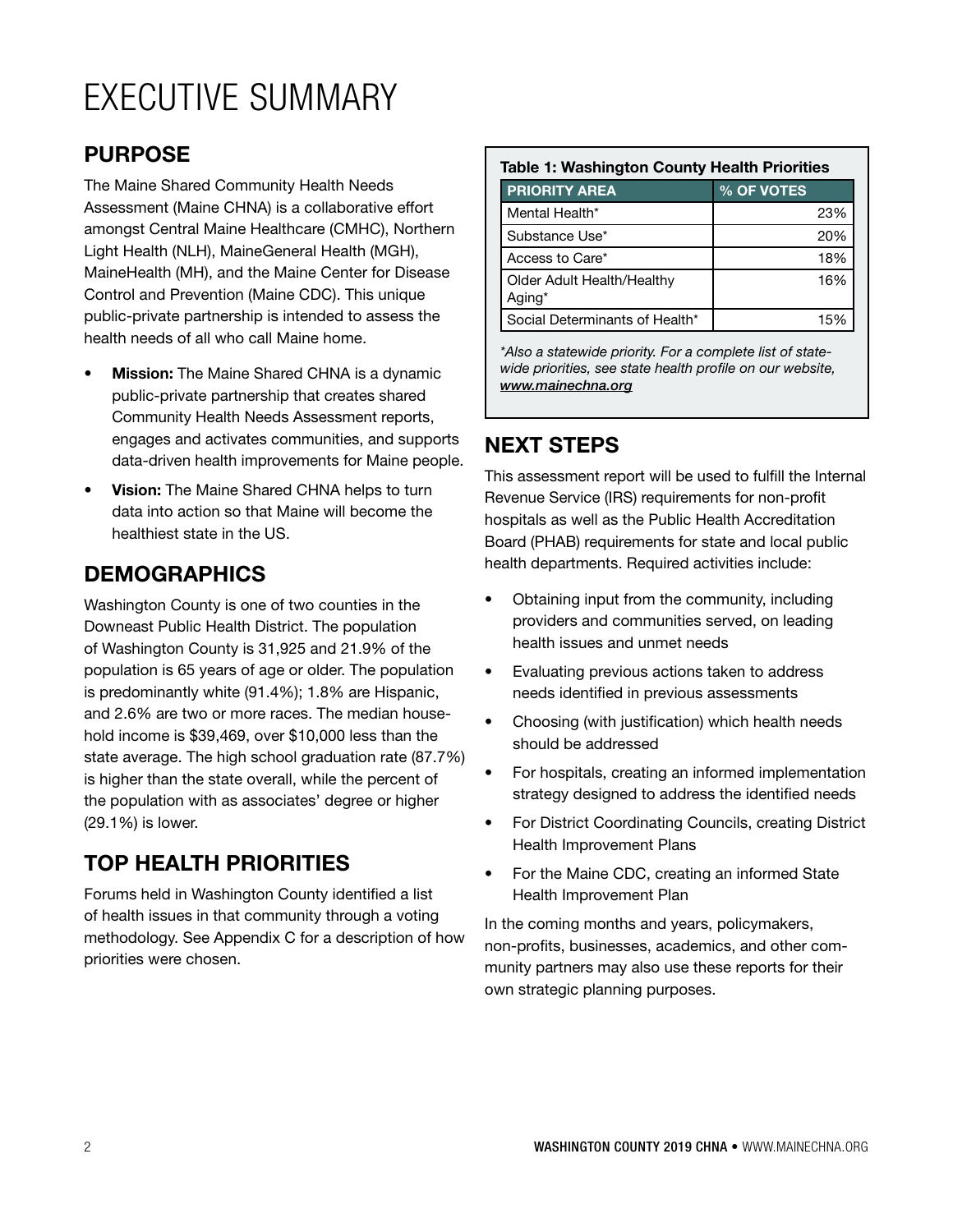## ACKNOWLEDGEMENTS

Funding for the Maine Shared CHNA is provided by Central Maine Healthcare, Northern Light Health, MaineGeneral Health, and MaineHealth, with generous in-kind support from the Maine Center for Disease Control and Prevention, an office of the Department of Health and Human Services and countless community partners and stakeholder groups. These stakeholder groups include the Metrics Committee, Data Analysis Workgroup, Community Engagement Committee, Local Planning Committees, and the Steering Committee. Special thanks to the Maine Health Data Organization for working with us to access their data. For a listing of committee members please visit www.mainechna.org and click on "About Maine CHNA."

Significant analysis was conducted by epidemiologists at the Maine CDC and the University of Southern Maine's Muskie School of Public Service. John Snow, Inc. provided analysis, methodology, and design support.

In addition, the Steering Committee gratefully acknowledges the countless community volunteers who gave their time and passionately committed to hosting, facilitating, attending, and engaging in this effort. From Aroostook to York, Oxford to Washington County, almost 2,000 Mainers gave their time and talent to this effort. Thank you.









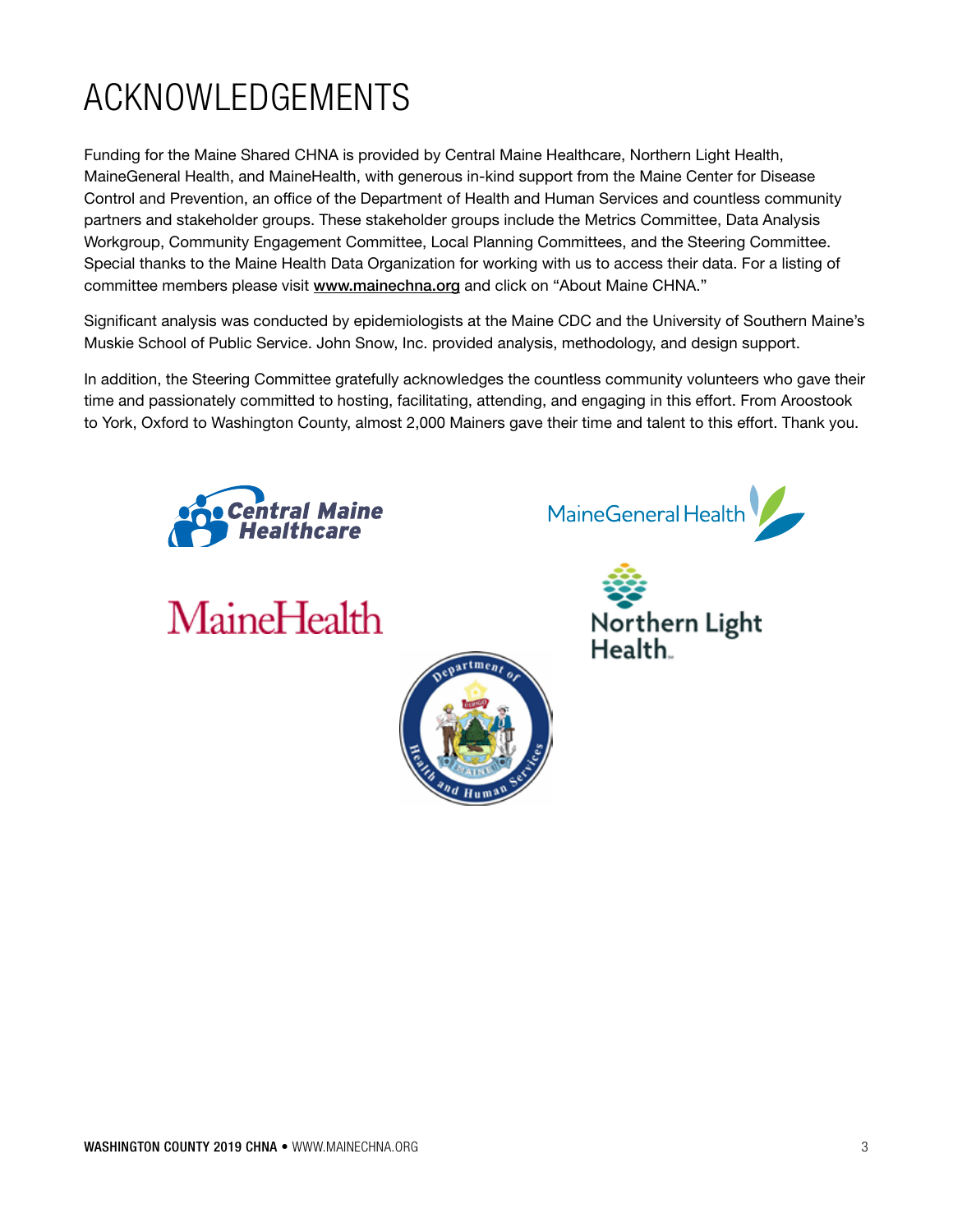## HEALTH PRIORITIES

Health priorities were developed through community participation and voting at community forums. The forums were an opportunity for review of the County Health Profile, discussion of community needs, and prioritization in small break-out sessions followed by a forum session vote. Table 2 lists all eight priorities which arose from group break-out sessions at forums held in Washington County. The priorities shaded are the five priorities which rose to the top.

This section provides a synthesis of findings for each of the shaded top priorities. The following discussion of each priority are from several sources including the data in the county health data profiles, the information gathered at community engagement discussions at the community forums, and key informant interviews. See Appendix C for the complete methodology for all of these activities.

Table 2: Washington County Forum Voting **Results** 

| <b>PRIORITY AREA</b>                               | % OF VOTES |
|----------------------------------------------------|------------|
| <b>Mental Health*</b>                              | 23%        |
| Substance Use*                                     | 20%        |
| <b>Access to Care*</b>                             | 18%        |
| <b>Older Adult Health/</b><br><b>Healthy Aging</b> | 16%        |
| <b>Social Determinants of</b><br>Health*           | 15%        |
| Cancer                                             | 5%         |
| Intentional Injury                                 | 2%         |
| Physical Activity, Nutrition,<br>and Weight        | 1%         |

*\*Also a statewide priority. For a complete list of statewide priorities, see state health profile on our website,* www.mainechna.org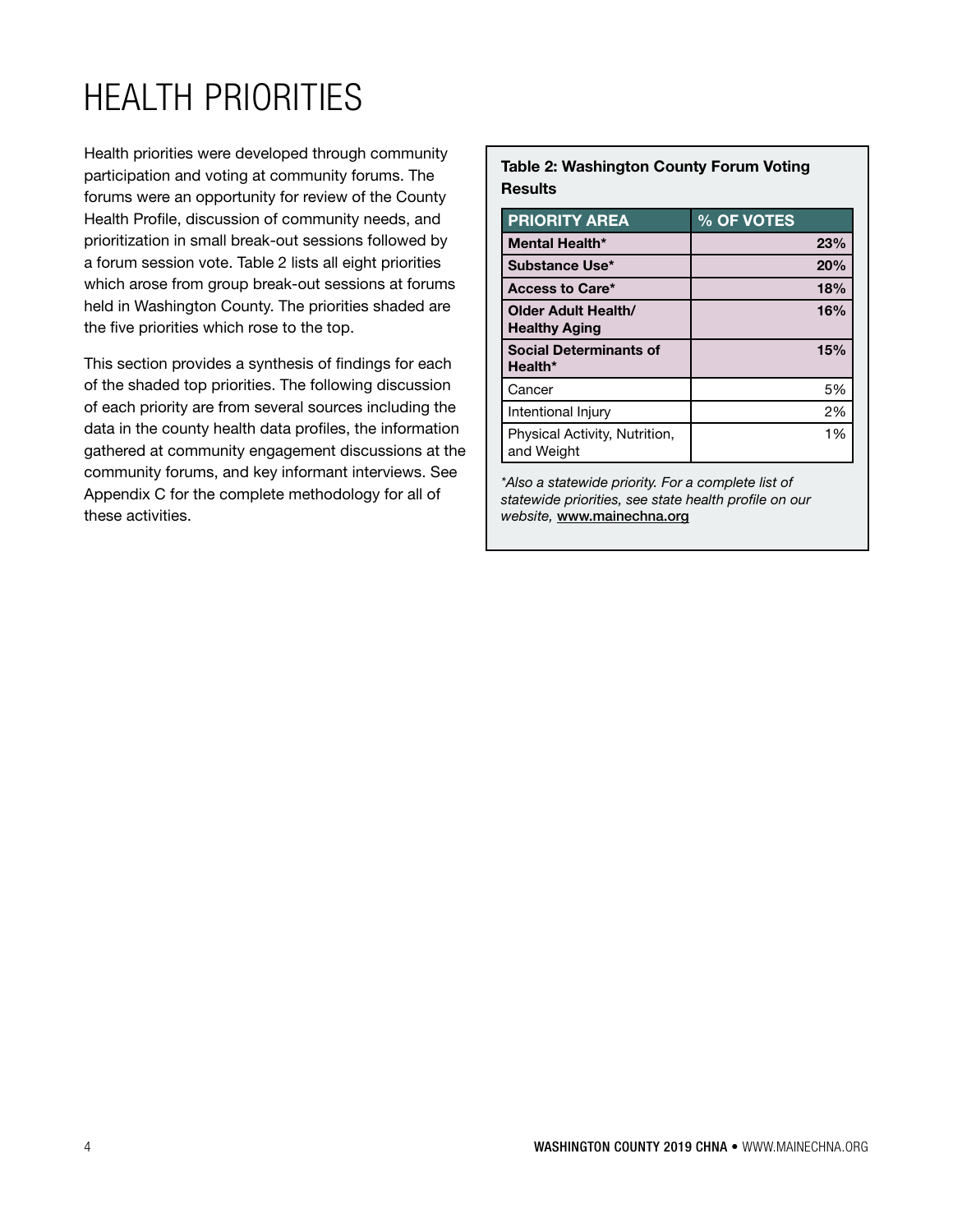## MENTAL HEALTH

Mental health affects all segments of the population, regardless of age, socioeconomic status, race/ethnicity, or gender. Poor mental health contributes to a number of issues that affect both individuals and communities. Mental health disorders, when left unmanaged, may affect an individual's ability to form and maintain relationships with others, cope with challenges, and lead a healthy and productive life. Individuals with serious mental illness (e.g., major depression or schizophrenia) are at a higher risk of developing other medical conditions, including cardiovascular disease, diabetes, stroke, and Alzheimer's disease. While the reason for this link is unclear, research suggests that those with mental illness may experience more barriers to medical care and prevention strategies and may find it harder to care for themselves. 1

More than 25% of adults with a mental health disorder also have a substance use disorder; this comorbidity occurs more among adults with depression, anxiety disorders, schizophrenia, and personality disorders. While mental health conditions may lead to drug or alcohol use, the reverse can also be true—the use of certain substances may cause individuals to experience symptoms of a mental health disorder. 2

## QUALITATIVE EVIDENCE

Forum participants cited depression and stress as the two leading mental health issues of concern. While many said there was a need for behavioral health services in general, inpatient services, in-school counseling, group homes, and support groups were specifically identified as needs and/or gaps in the spectrum of behavioral health care. Residents and key informants were particularly concerned about the recruitment and retention of behavioral health providers, especially psychiatrists, psychologists, psychiatric nurses, counselors, and qualified therapists. Many participants discussed the need for increased education, screening, and support services in the school setting, and behavioral health providers who specialize in youth and adolescent issues. The impact of parental mental health issues on children, and negative effects on the overall health and functionality of the family unit was identified as a contributing factor to youth

mental health issues. Participants identified a need for positive modeling in the home and increased support for struggling families.

For the LGBTQ community, participants identified the need for accessible and culturally competent providers. Key informants working with the LGBTQ population explained that medical professionals are provided with little training and education about how to meet the needs of non-heterosexual individuals. While LGBTQ populations face the same mental health issues as the rest of the population, they are more than three times as likely to experience major depression and anxiety disorder. 3

## QUANTITATIVE EVIDENCE

#### In Washington County:

- The percentage of adults with current symptoms of depression was higher than the state overall (9.7% vs. 8.4%) in 2014-2016.
- The percentage of high school students who reported that they had been sad/hopeless for more than two weeks in a row increased significantly between 2011 and 2017, from 23.3% to 29.2%.
- The percentage of high school students who reported having seriously considered suicide increased significantly between 2011 and 2017, from 11.8% to 16.1%.



# Figure 1: Sad/Hopeless for 2+ Weeks (High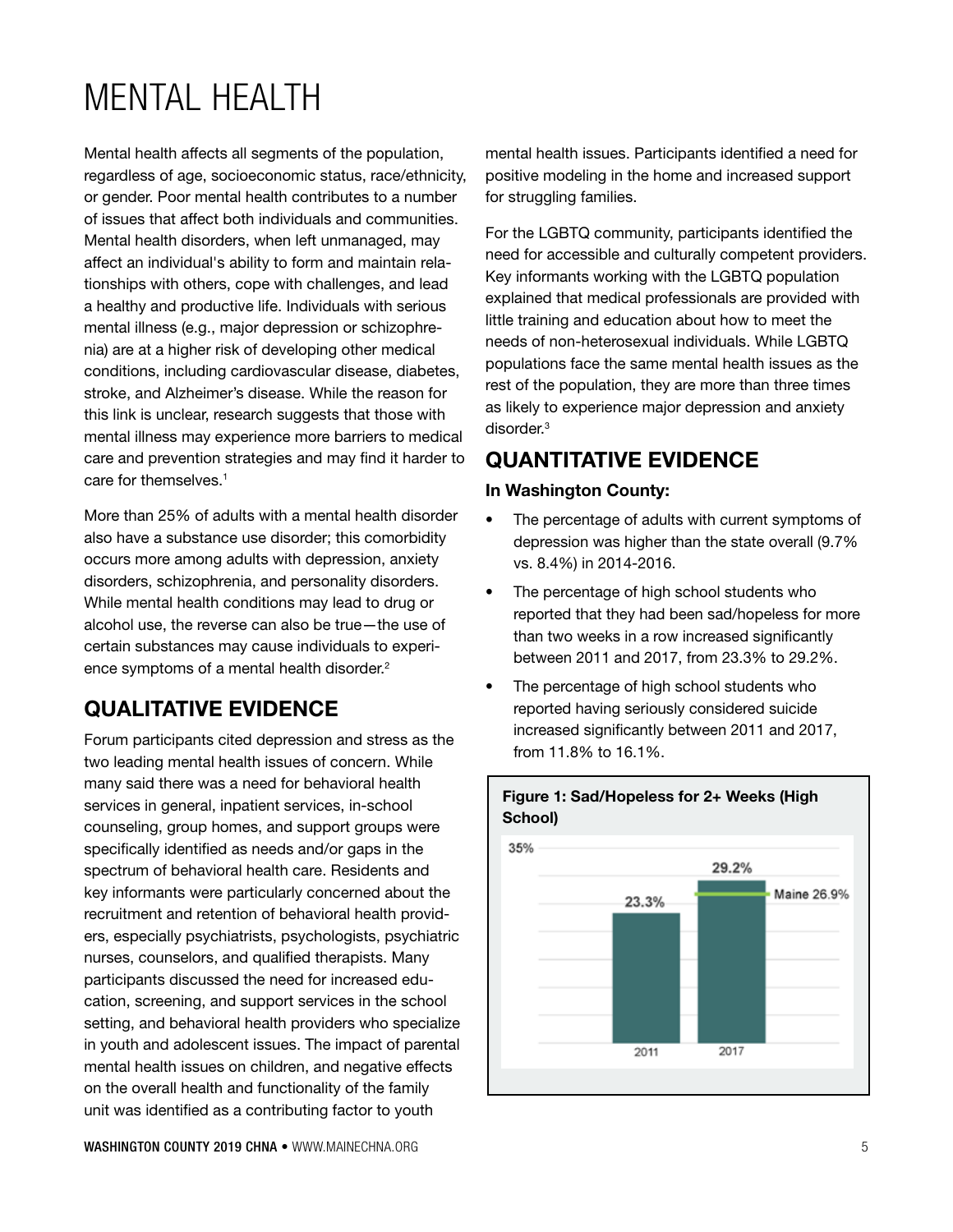• The ratio of psychiatrists to 100,000 population was 1.5, compared to 8.4 for the state overall, in 2017.

See Key Indicators on page 19 as well as companion Health Profiles on our website www.mainechna.org. Those documents also include information on data sources and definitions.

### COMMUNITY RESOURCES TO ADDRESS MENTAL HEALTH

The table below is a summary of the assets and needs identified through the community engagement process, including review by local teams. It is important to note that this is not a complete list of available resources or existing needs in the community; other resources, like 211 Maine, and local/county resource guides should be referenced as a more comprehensive inventory.

#### Table 3: Assets and Gaps/Needs (Mental Health)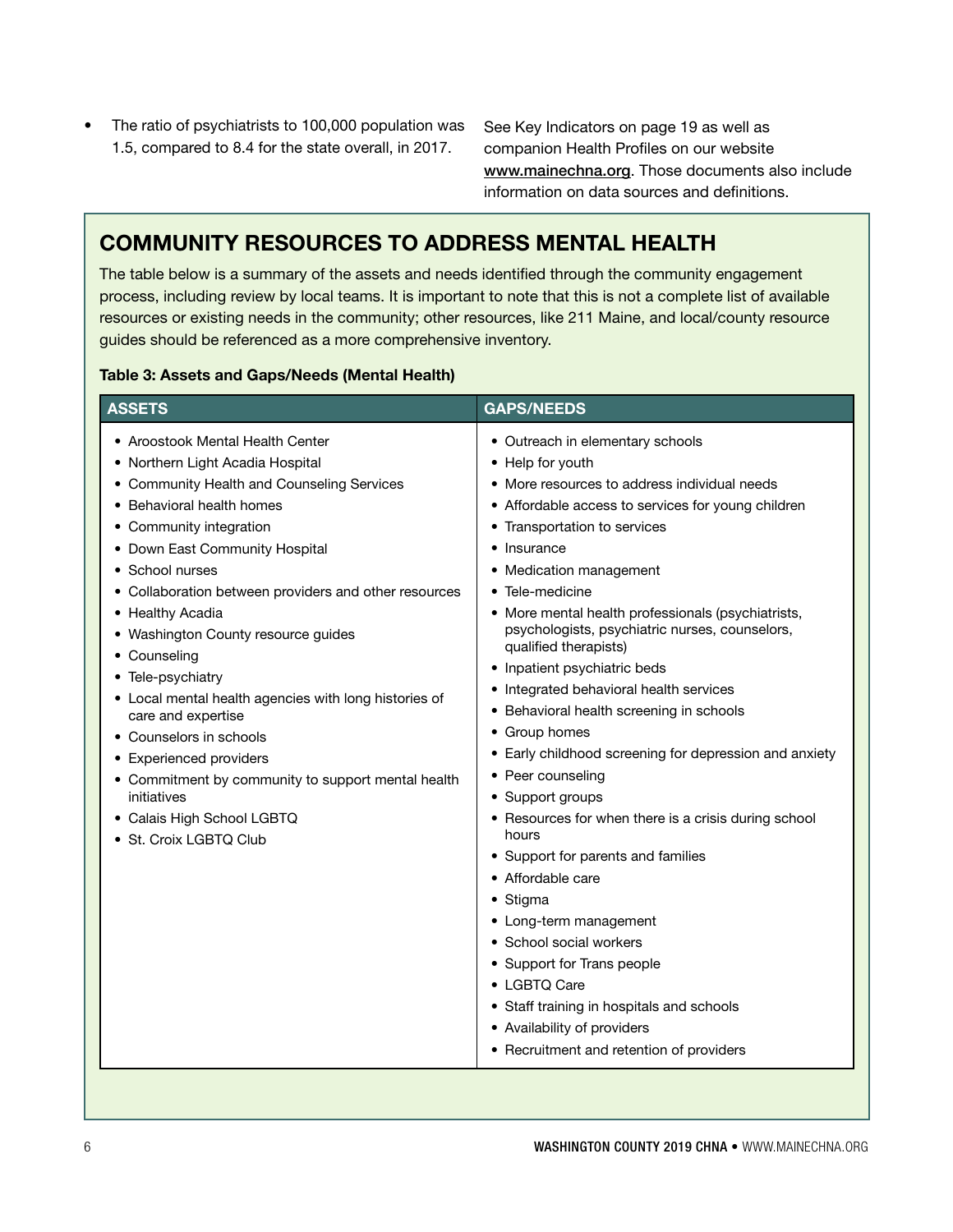## SUBSTANCE USE

The Substance Abuse and Mental Health Services Administration (SAMHSA) estimated that 8% of adults in the United States have had a substance use disorder in the past year. 4 Tobacco, alcohol, marijuana, and nonmedical use of prescription pain relievers (e.g., OxyContin, Vicodin) are the leading substance use health issues for adults. 5 Tobacco, alcohol, and marijuana are the most common substances misused by adolescents, followed by amphetamines (e.g., Adderall) and nonmedical use of prescription pain relievers. 6 Those with substance use disorders often face a number of barriers that limit access and hinder engagement in care; one study estimates that more than 50% of individuals with mental health and substance use issues are not engaged in needed services.<sup>7</sup> Barriers to care include a lack of education, awareness, and understanding around the signs, symptoms, risk factors, and consequences associated with substance use, social stigma, and workforce shortages. Statewide, many forum participants and key informant interviewees identified gaps in access to substance use treatment and recovery services. Finally, those who are uninsured or underinsured are more likely to face barriers to care, and historically, coverage for substance use services has been less comprehensive than for physical health services. This is further complicated by the cost of co-pays, transportation, and medications, even for those who are eligible for free or discounted services, or for those with commercial insurance — many private substance use treatment providers do not accept insurance and require cash payments.

## QUALITATIVE EVIDENCE

Opioid use disorder was the leading substance use issue discussed in community forums. Participants discussed the need for more comprehensive, accessible, and affordable services. The need for education and prevention, substance use specialists, detoxification and rehabilitation, and medication-assisted treatment (e.g., Suboxone) were identified as gaps in the spectrum of substance use treatment.

Similar to the discussion around mental health issues, participants expressed concern around the effect that parental substance use has on children. In community forums, residents identified a need for more free and accessible community events and activities to bolster community cohesion and model positive behaviors and relationships.

Key informants identified a number of priority health issues for substance users and those in treatment/ recovery: education and outreach around how to access healthcare and treatment options, routine basic health care (primary care, dental care), and care that addresses co-occurring mental health and substance use issues. Informants also identified needs specific to youth, including information on where and how to access treatment and better access to confidential services. Another key theme was the need to provide better access to many of the resources that make up the social determinants of health: affordable, safe, and supportive housing; transportation; and nutritious foods.

## QUANTITATIVE EVIDENCE

#### In Washington County:

- Past-30-day cigarette smoking amongst high school students was significantly higher than the state overall (12.3% vs. 8.8%) in 2017.
- Environmental tobacco smoke exposure amongst high school students was significantly higher than the state overall (43.9% vs. 31.1%) in 2017.

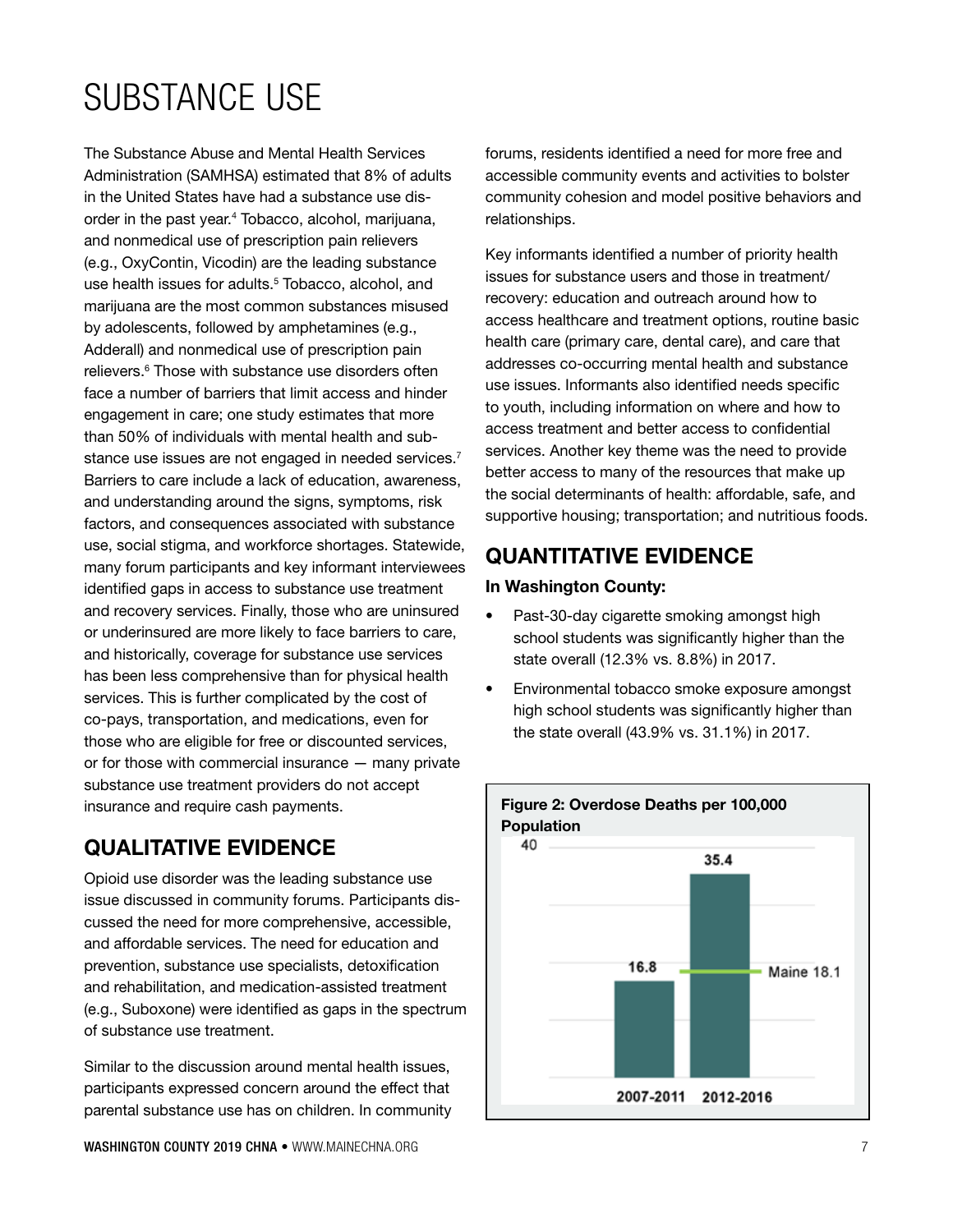- Environmental tobacco smoke exposure amongst middle school students was significantly higher than the state overall (39.1% vs. 22.8%) in 2017.
- Overdose deaths per 100,000 population were significantly higher than the state overall (35.4 vs. 18.1) in 2012-2016.
- Alcohol-induced deaths per 100,000 population were significantly higher than the state overall (16.6 vs. 9.7) in 2012-2016.

See Key Indicators on page 19 as well as companion Health Profiles on our website www.mainechna.org. Those documents also include information on data sources and definitions.

## COMMUNITY RESOURCES TO ADDRESS SUBSTANCE USE

The table below is a summary of the assets and needs identified through the community engagement process, including review by local teams. It is important to note that this is not a complete list of available resources or existing needs in the community; other resources, like 211 Maine, and local/county resource guides should be referenced as a more comprehensive inventory.

| <b>ASSETS</b>                                                                                                                                                                                                                                                                                                                                                                                                                                                                                                | <b>GAPS/NEEDS</b>                                                                                                                                                                                                                                                                                                                                                                                                                                                                                                                                                                                  |
|--------------------------------------------------------------------------------------------------------------------------------------------------------------------------------------------------------------------------------------------------------------------------------------------------------------------------------------------------------------------------------------------------------------------------------------------------------------------------------------------------------------|----------------------------------------------------------------------------------------------------------------------------------------------------------------------------------------------------------------------------------------------------------------------------------------------------------------------------------------------------------------------------------------------------------------------------------------------------------------------------------------------------------------------------------------------------------------------------------------------------|
| • Methadone Treatment<br>• Providers beginning to take interest in Medication-<br><b>Assisted Treatment</b><br>• Strong movement to mobilize<br>• Experienced providers<br>• Coordination/support groups<br>• Available trainings<br>• Recovery coaches<br>• Three step treatment at home<br>Washington County Substance Use Response<br>Collaborative<br>• Good education<br>• Stigma reduction<br>• Arise support groups<br>• Aroostook Mental Health Center<br>• Alcoholics Anonymous/Narcotics Anonymous | • Navigation<br>• Transportation<br>• Drug addicted infant support<br>• Funding for unidentified patients<br>• Education<br>• Financial treatment supports<br>• Medication-Assisted Treatment in the community<br>• Treating providers<br>• Public Health Nursing Services<br>• Drug education early on<br>• Programs<br>• Educating at young ages<br>• Prenatal education<br>• Subutex<br>• More youth preventative programs<br>• Transitional housing for those in recovery<br>• Detox/rehab center<br>• Group homes<br>• Better community education<br>• Support councilors<br>• Cost resources |

#### Table 4: Assets and Gaps/Needs (Substance Use)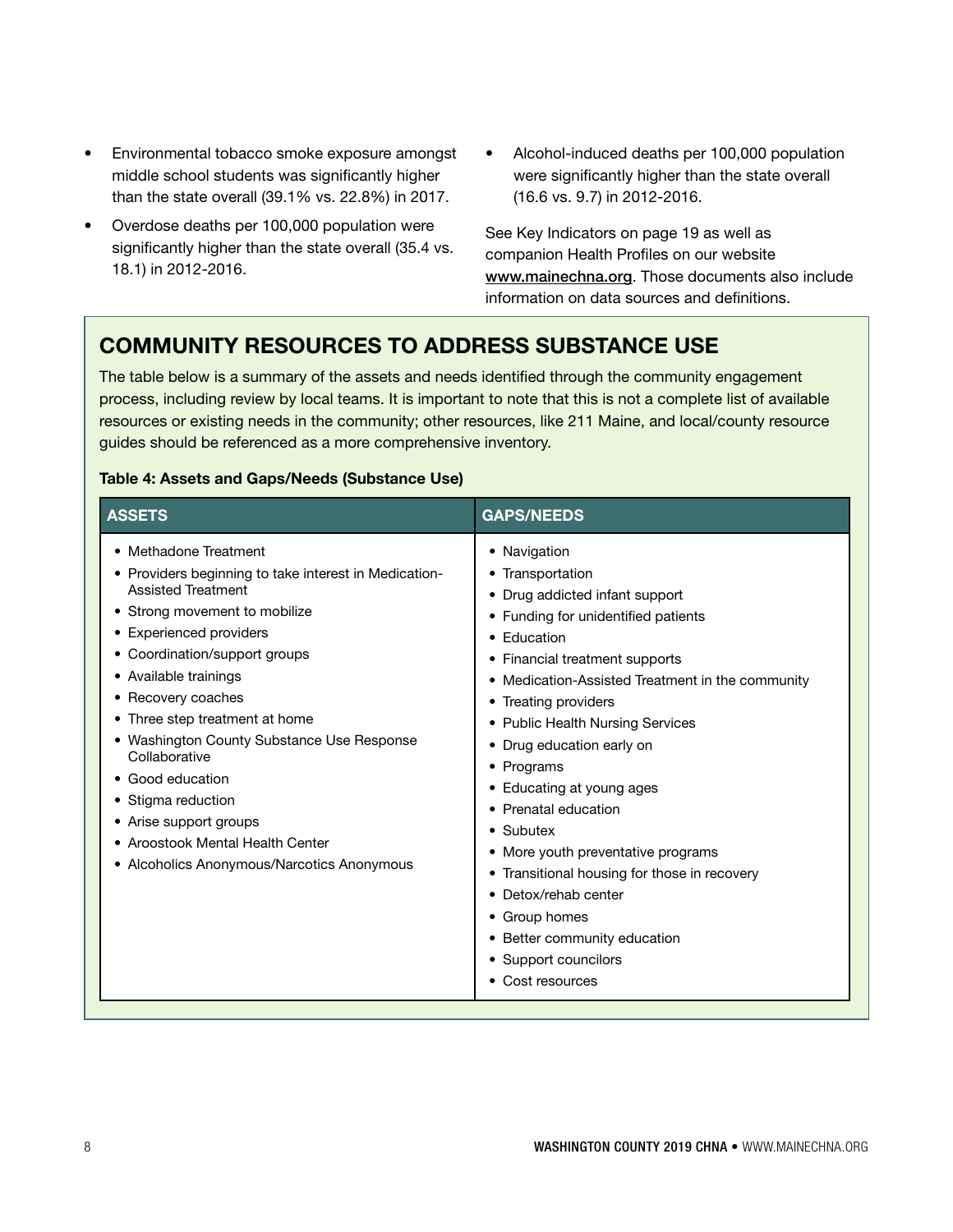## ACCESS TO CARE

Whether an individual has health insurance—and the extent to which it helps to pay for needed acute services and access to a full continuum of high-quality, timely and accessible preventive and disease management or follow-up services—is critical to overall health and well-being. Access to a usual source of primary care is particularly important, since it greatly affects the individual's ability to receive regular preventive, routine and urgent care and to manage chronic conditions.

Barriers to accessing care also include the availability and affordability of care. Low-income individuals, people of color, those with less than a high school diploma, and LGBTQ populations face even greater disparities in health insurance coverage compared to those who are heterosexual, white, and well-educated. Compared to heterosexual residents (11.6%), 19.3% of bisexual residents, and 22.5% of residents who identified as something other than heterosexual, gay or lesbian, or bisexual, were uninsured. More information on health disparities by sex, race, Hispanic ethnicity, educational attainment, and income can be found in the Health Equity Data Summaries, available at www.mainechna.org.

## QUALITATIVE EVIDENCE

Many forum participants and key informants identified the social determinants of health—particularly inability to access reliable and affordable forms of transportation and safe and affordable housing—as significant barriers that impede access to health care. These issues are discussed in more details in the "Social Determinants of Health" section of this report. Beyond the need for Medicaid expansion (which was signed into law on January 3, 2019), participants discussed the need for comprehensive and affordable health services, specifically primary care. Reducing barriers to accessing primary care would increase opportunities for education, health promotion, and routine screenings, all of which contribute to better management and reduced prevalence of chronic and complex conditions such as diabetes, hypertension, and asthma.

Participants identified a need for more health care navigators, and programs that provide education on health insurance, specifically for older adults seeking information on how to enroll and utilize Medicare and associated companion plans.

### QUANTITATIVE EVIDENCE

#### In Washington County:

- The percentage of the population that was uninsured was higher than the state overall (12.7% vs. 9.5%) in 2012-2016.
- The percentage of the population who reported an inability to access healthcare due to cost was higher than the state overall (12.1% vs. 10.3%) from 2014–2016.
- The percentage of the population with a usual primary care provider was significantly lower than the state overall (81.6% vs. 87.6%) in 2014-2016.
- The percentage of the population with a primary care visit to any provider in the past year was significantly lower than the state overall (65.8% vs. 71.8%) in 2014-2016.

See Key Indicators on page 19 as well as companion Health Profiles on our website www.mainechna.org.



Those documents also include information on data sources and definitions.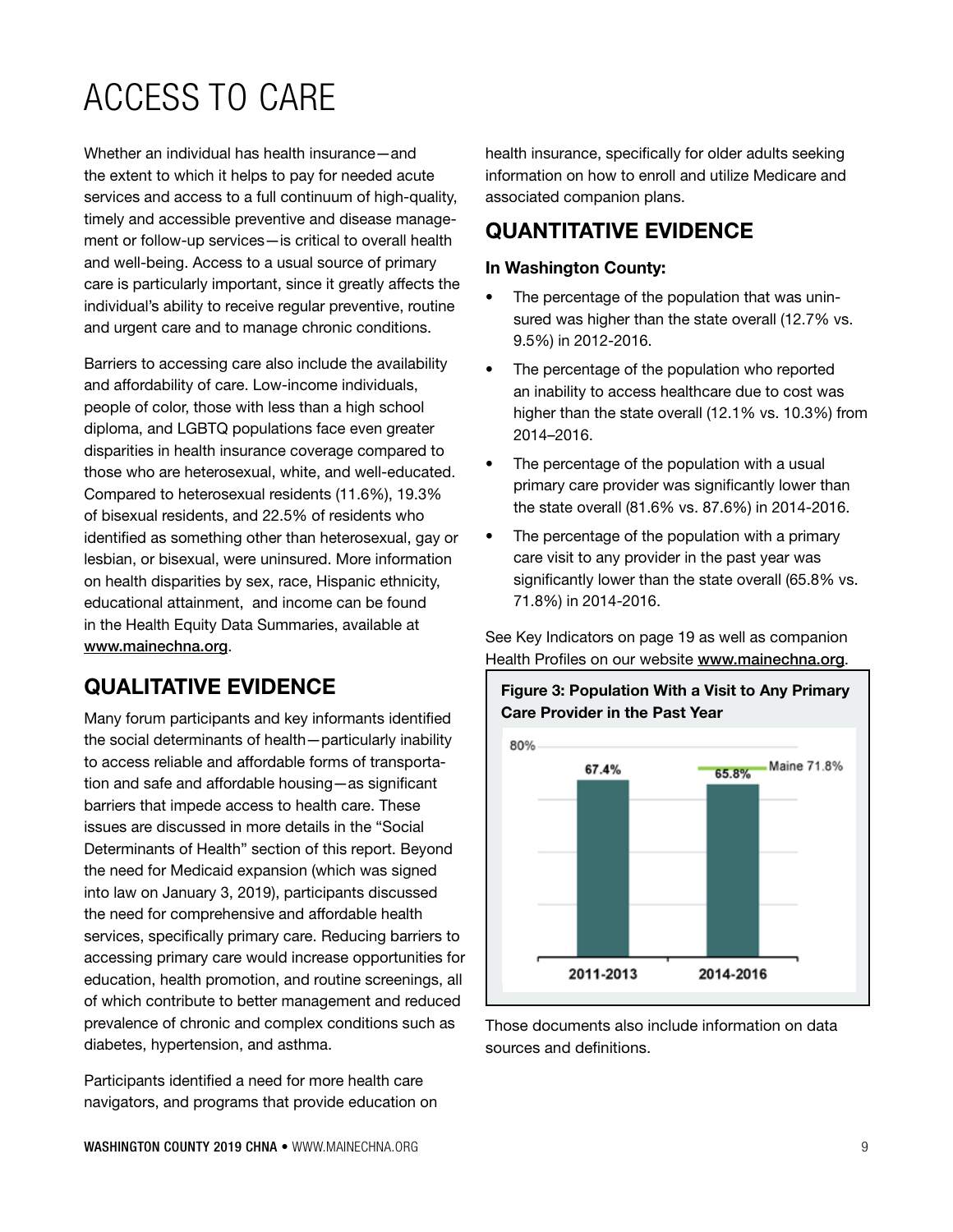## COMMUNITY RESOURCES TO ADDRESS ACCESS TO CARE

The table below is a summary of the assets and needs identified through the community engagement process, including review by local teams. It is important to note that this is not a complete list of available resources or existing needs in the community; other resources, like 211 Maine, and local/county resource guides should be referenced as a more comprehensive inventory.

#### Table 5: Assets and Gaps/Needs (Access to Care)

| <b>ASSETS</b>                                                                                                                                                                                                                                      | <b>GAPS/NEEDS</b>                                                                                                                                                                                                                                                                                                                                                                                                                                                                                                                                                     |
|----------------------------------------------------------------------------------------------------------------------------------------------------------------------------------------------------------------------------------------------------|-----------------------------------------------------------------------------------------------------------------------------------------------------------------------------------------------------------------------------------------------------------------------------------------------------------------------------------------------------------------------------------------------------------------------------------------------------------------------------------------------------------------------------------------------------------------------|
| • Downeast Community Partners/Mainecare rides<br>• Veterans Administration provides transportation<br>Skilled nursing facilities<br>• Federally Qualified Health Centers<br>• Private practices<br>• Behavioral health agencies<br>Visiting nurses | • Free or low-cost and reliable transportation services<br>• Nursing homes<br>• Access for those with Alzheimer's/Dementia<br>• Psychiatrists<br>• Telemedicine<br>• More nurses/providers<br>Medical homes<br>$\bullet$<br>Cost of care<br>$\bullet$<br>• Caregivers<br>• Medical support staff<br>• Community volunteers<br>• More funding<br>Clearer explanations of Medicare and companion<br>plans<br>• Mainecare expansion<br>• Oncologists<br>• Uber Rural<br>• Eastern Area Agency on Aging<br>• Aroostook Mental Health Center school<br>• Health Navigators |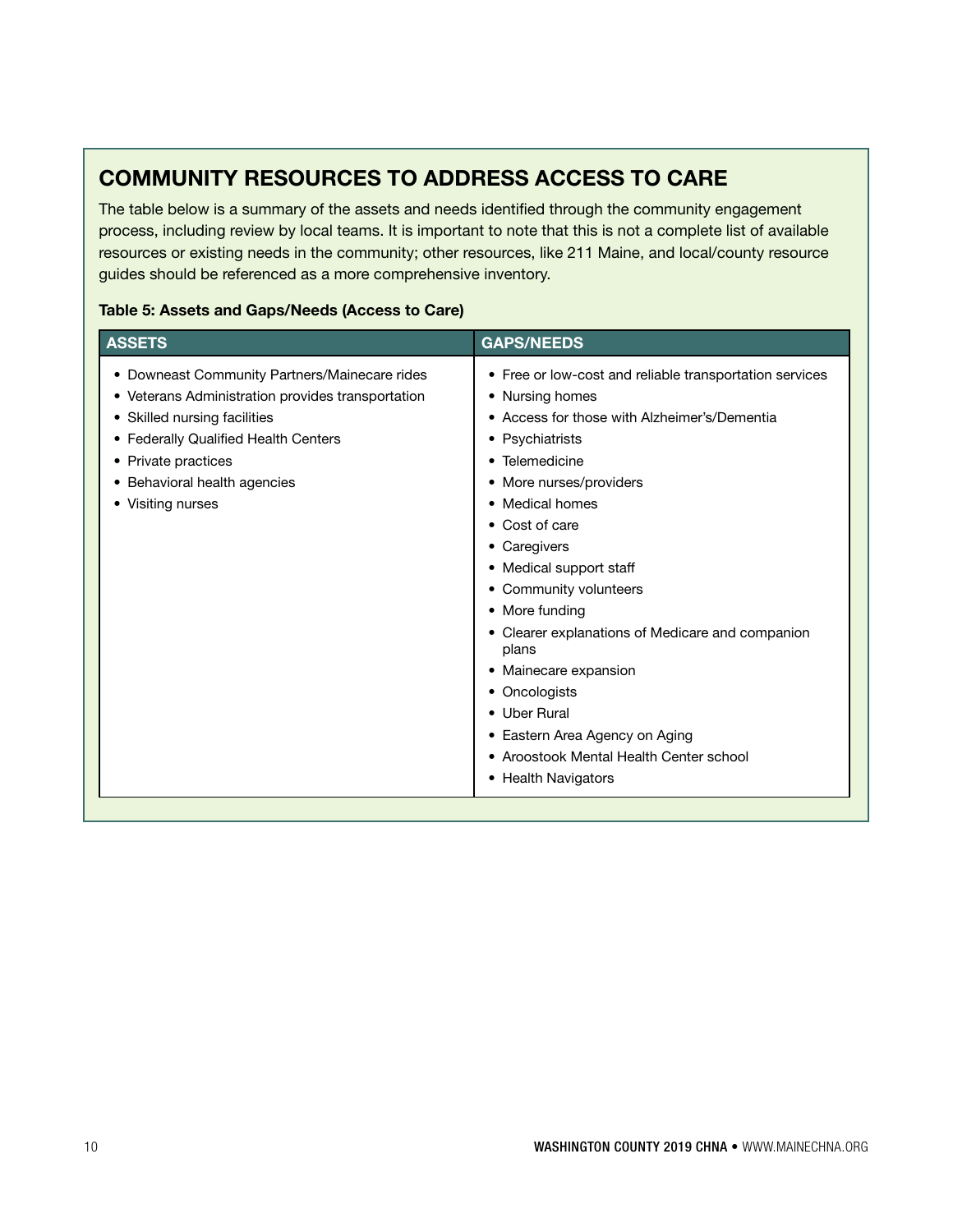## OLDER ADULT HEALTH/HEALTHY AGING

The World Health Organization's definition of active aging and support services are those that "optimize opportunities for health, participation and security in order to enhance quality of life as people age."8 Maine's older population is growing in all parts of the state, and it remains the oldest state in the nation as defined by median population—44.7 in 2017 compared to the national median age of 38. Gains in human longevity create an opportunity for active lives well after age 65. As this population grows in size, there is growing interest in wellness in addition to the infrastructure of health services for an older population.<sup>9</sup>

## QUALITATIVE EVIDENCE

Residents at community forums identified several social determinants of health that affect older adults' ability to maintain good health and age safely in their homes or chosen space. This included transportation and food insecurity, while also issues for the population at large, may be especially problematic for older adults with no or limited financial means, impaired mobility, or family/ caregiver support. The need for affordable and safe housing was another issue identified by residents and key informants. While "aging in place" or aging in the home is a popular concept, this may be impossible for some older residents for financial, medical, or safety reasons. With aging in place as a preferred lifestyle, concerns around isolation become more significant.

Forum participants and key informants identified the need for education and services to address issues around the management of chronic disease. Some older adults, especially those with multiple chronic conditions, may have difficulty with pain control and medication management, which can contribute to issues of substance use (both intentional and unintentional).

Several physical and mental health issues were identified as specific conditions of concern such as Alzheimer's, dementia, mobility and falls, and depression. Participants also identified gaps in the spectrum of care for older adults including home health, adult day care, assisted living and long-term care, and geriatric psychiatry.

## QUANTITATIVE EVIDENCE

#### In Washington County:

- The percentage of adults with arthritis was significantly higher than the state (36.4% vs. 32.0%) in 2014-2016.
- The percentage of adults (45+) reporting cognitive decline in the past 12 months was higher than the state overall (15.5%\* vs. 10.3%) in 2016.
- The fall-related injury (unintentional) emergency department rate per 10,000 was significantly higher than the state overall (449.8 vs. 340.9) between 2012–2014.

*\*Due to small numbers, this should be interpreted with caution.*

Figure 4: Fall Related Injury (Unintentional) ED



See Key Indicators on page 19 as well as companion Health Profiles on our website www.mainechna.org. Those documents also include

information on data sources and definitions.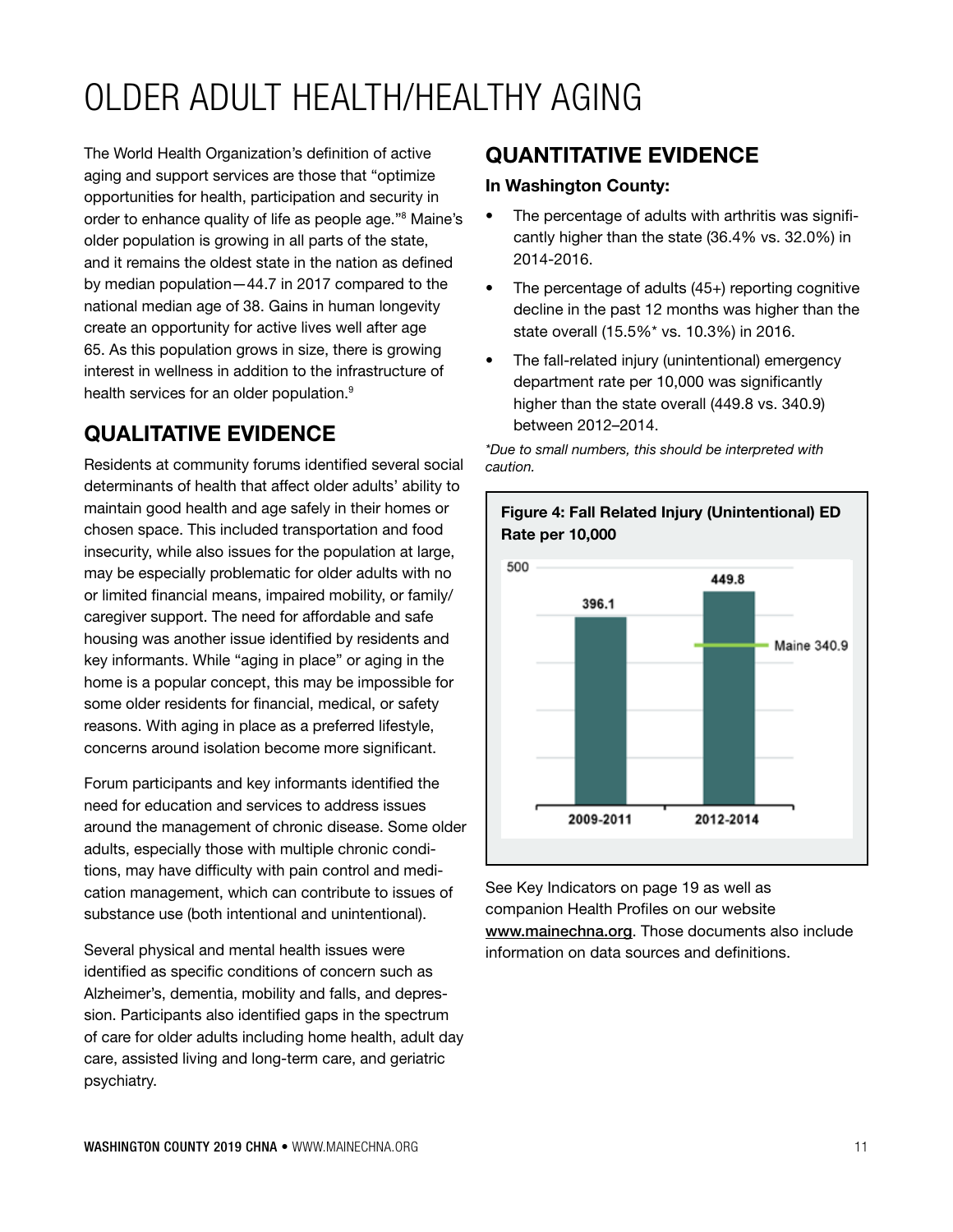### COMMUNITY RESOURCES TO ADDRESS OLDER ADULT HEALTH/ HEALTHY AGING

The table below is a summary of the assets and needs identified through the community engagement process, including review by local teams. It is important to note that this is not a complete list of available resources or existing needs in the community; other resources, like 211 Maine, and local/county resource guides should be referenced as a more comprehensive inventory.

#### Table 6: Assets and Gaps/Needs (Older Adult Health/Healthy Aging)

| • Sunrise Senior College<br>• Geriatric psychiatry<br>• Geriatrician<br>• Support groups<br>• Physical therapy<br>• Downeast Community Partners<br>• Dementia/Alzheimer's beds<br>• Navigator for older adults<br>• Long term care facilities<br>• Downeast Resource Hospice<br>• Home care or nursing home placement<br>$\bullet$ St. Paul<br>• Wellness class<br>Thriving in Place<br>٠<br>• Help with burned out families<br>• Food Portions<br>• Transportation<br>• Meals for Me<br>• Lapses in care<br>• Older adult orphans<br>• Violence with patients<br>• More Licensed Social Workers paperwork advocates<br>• Mental health screening<br>• Day care<br>• Aging in place<br>• Waiting period for home based cared<br>• Dentures, hearing aids, etc. | <b>ASSETS</b> | <b>GAPS/NEEDS</b> |
|----------------------------------------------------------------------------------------------------------------------------------------------------------------------------------------------------------------------------------------------------------------------------------------------------------------------------------------------------------------------------------------------------------------------------------------------------------------------------------------------------------------------------------------------------------------------------------------------------------------------------------------------------------------------------------------------------------------------------------------------------------------|---------------|-------------------|
| • Meals on Wheels                                                                                                                                                                                                                                                                                                                                                                                                                                                                                                                                                                                                                                                                                                                                              |               |                   |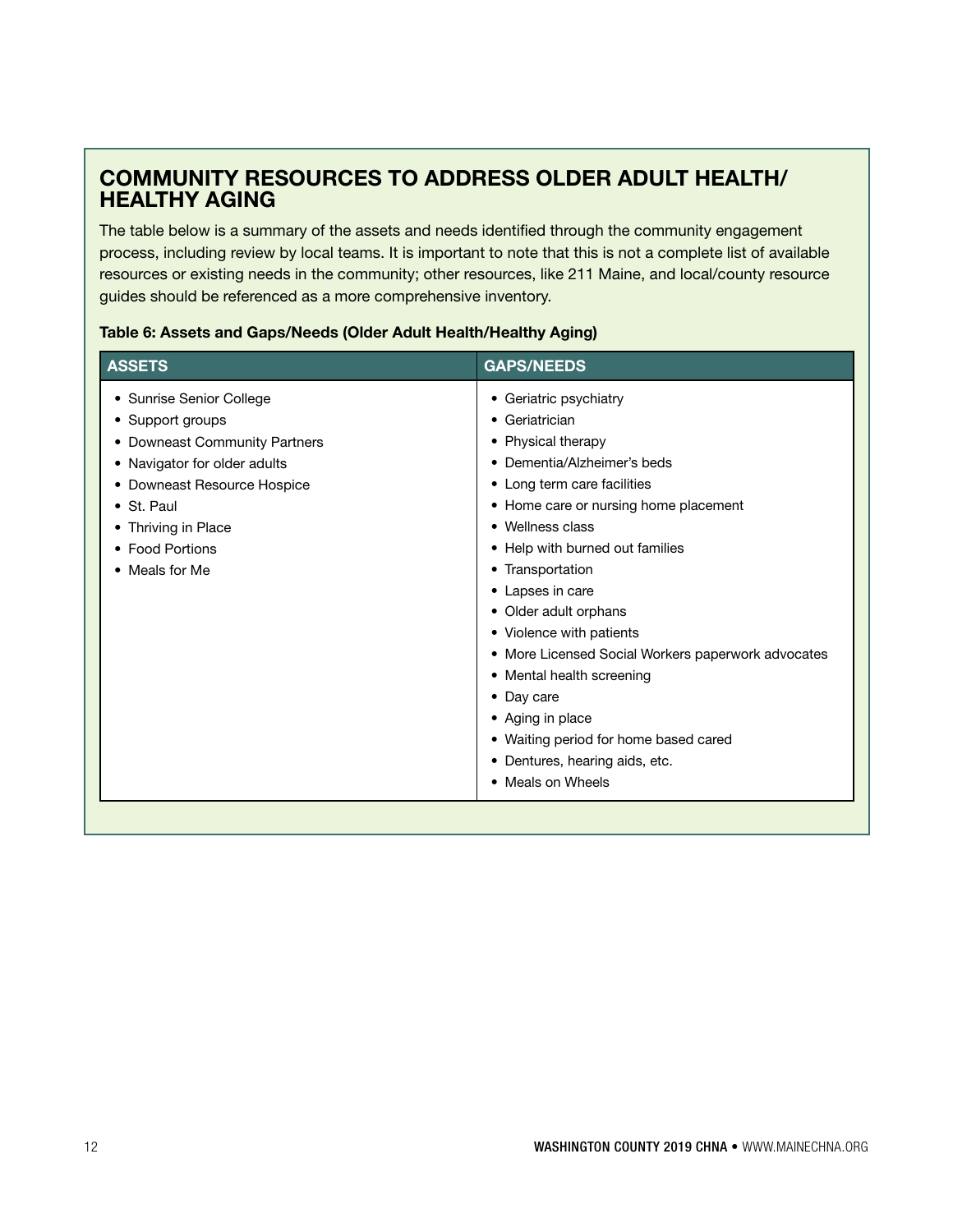## SOCIAL DETERMINANTS OF HEALTH

The social determinants of health are the conditions in which people live, work, learn, and play that affect their health; factors include socioeconomic status (e.g., education, income, poverty), housing, transportation, social norms and attitudes (e.g., racism and discrimination), crime and violence, literacy, and availability of resources (e.g., food, health care). These conditions influence an individuals' health and define quality of life for many segments of the population, specifically those that are most vulnerable. According to the Kaiser Family Foundation, social factors like education, racism, and poverty accounted for over a third of total deaths in the United States. 10

For example, lack of access to the use of a personal vehicle may be due to any number of factors including affording the vehicle itself, or the insurance, repairs, or even perhaps a license suspension or revocation. This is can be especially challenging in areas without reliable public transportation, like in rural Maine. This results in difficulty accessing health services, employment, and basic necessities (e.g., food, clothing, medication). This issue is further complicated for older adults with mobility impairments and individuals with disabilities who require specialized forms of transportation or extra assistance.

Another example is food insecurity which refers to a lack of resources to access enough nutritional food for a household. Food insecurity has both direct and indirect impacts on health for people of all ages, but is especially detrimental to children. 11 Chronic diseases and health conditions associated with food insecurity include asthma, low birthweight, diabetes, mental health issues, hypertension, and obesity.<sup>12</sup>

## QUALITATIVE EVIDENCE

A dominant theme from key informant interviews and community forums was the tremendous impact that the underlying social determinants, particularly housing, transportation, and food insecurity have on residents in Washington County. At the root of many of these issues is poverty, which also affects people's ability to afford and access appropriate and comprehensive medical care. At a community level,

key informants identified a need for increased education and collaboration on the causes and impacts of poverty to combat stigma and to break the cycle of generation poverty that persists through generations.

Participants also identified a need for affordable and safe housing, especially for low-income seniors. Finally, food insecurity was identified as a priority issue for older adults and low-income families with children. Poverty and lack of transportation are linked to this issue, as they hinder people's ability to access fresh produce, which may be expensive and cost prohibitive. Forum participants said that local food pantries were making an effort to offer more nutritious foods and higher quality meats to combat this issue, but there remains a need for education and on planning and preparing healthy meals.

## QUANTITATIVE EVIDENCE

#### In Washington County:

- The unemployment rate was higher than the state overall (6.0% vs. 3.8%) in 2015–2017.
- The percentage of individuals living in poverty was higher than the state overall (18% vs. 13.5%) in 2012–2016.
- The percentage of children living in poverty was higher than the state overall (22.1% vs. 17.2%) in 2012–2016.

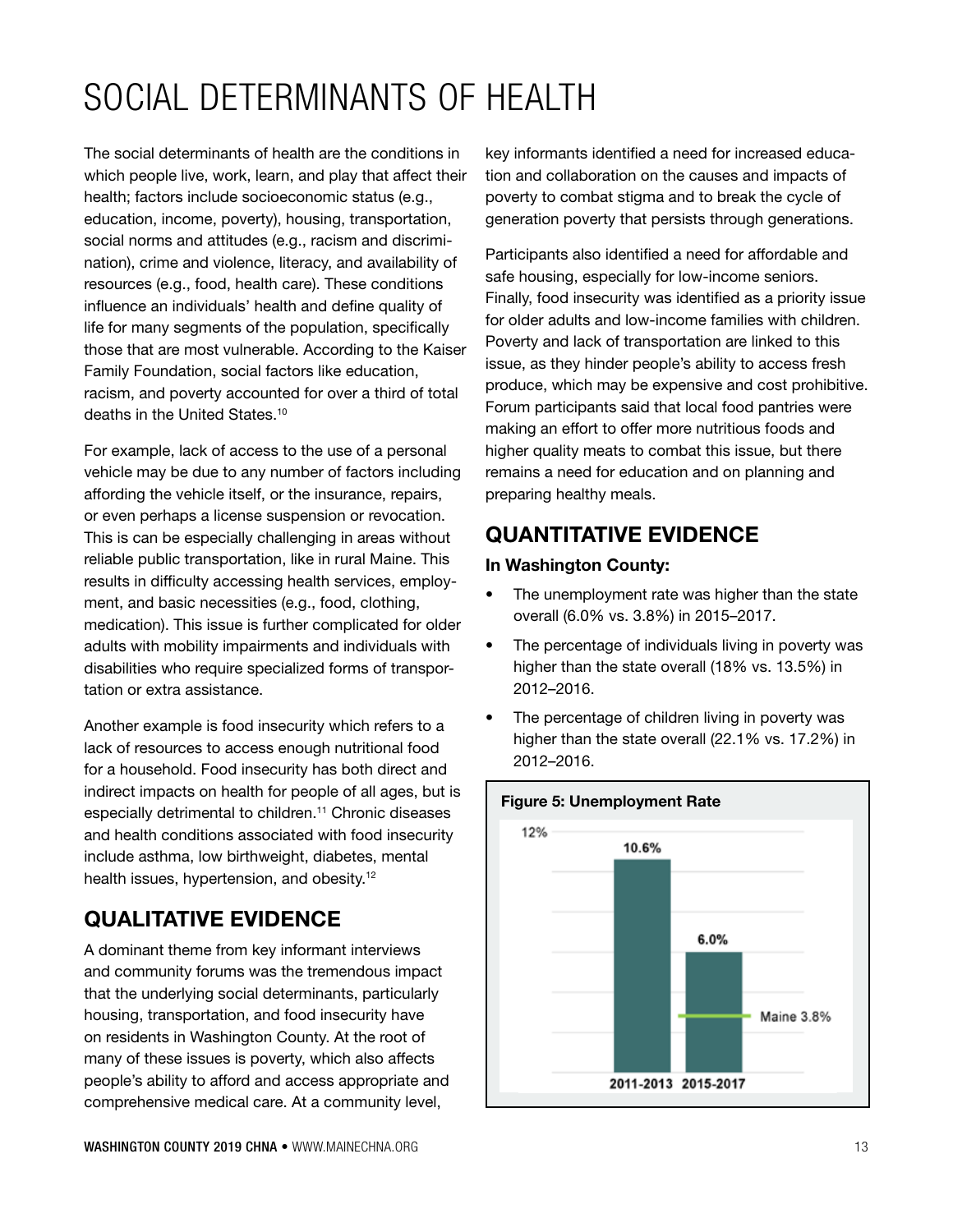- The median household income was over \$10,000 less than the state overall– \$39,469 vs. \$50,826 in 2012-2016.
- The percentage of households without a vehicle was higher than the state overall (3.4% vs. 2.4%) in 2012-2016.
- The percentage of households that lack enough food to maintain healthy, active lifestyles for all household members was similar to the state overall (16.9% vs. 15.1%) in 2014-2015.

See Key Indicators on page 19 as well as companion Health Profiles on our website www.mainechna.org. Those documents also include information on data sources and definitions.

### COMMUNITY RESOURCES TO ADDRESS SOCIAL DETERMINANTS OF **HEALTH**

The table below is a summary of the assets and needs identified through the community engagement process, including review by local teams. It is important to note that this is not a complete list of available resources or existing needs in the community; other resources, like 211 Maine, and local/county resource guides should be referenced as a more comprehensive inventory.

#### Table 7: Assets and Gaps/Needs (Social Determinants of Health)

| <b>ASSETS</b>                                                                                                                                                                                                                                                                                                                                                                                                                    | <b>GAPS/NEEDS</b>                                                                                                                                                                                                                                                                                                                                                                                                                                                                                                                                                                                                        |
|----------------------------------------------------------------------------------------------------------------------------------------------------------------------------------------------------------------------------------------------------------------------------------------------------------------------------------------------------------------------------------------------------------------------------------|--------------------------------------------------------------------------------------------------------------------------------------------------------------------------------------------------------------------------------------------------------------------------------------------------------------------------------------------------------------------------------------------------------------------------------------------------------------------------------------------------------------------------------------------------------------------------------------------------------------------------|
| • Aroostook Mental Health Center<br>• Northern Light Acadia Hospital<br><b>Community Health and Counseling Services</b><br><b>Behavioral Health Homes</b><br>• Community Integration<br>• Down East Community Hospital<br>• School nurses<br>• Collaboration with outside providers/resources<br>• Telepsychiatry<br>• Washington County resource guides<br>• Experienced providers<br>$\bullet$ Available counselors in schools | • School based support services<br>• Untreated depression<br>• More social workers, counselors, psychologists,<br>psychiatrists<br>• Support groups needed<br>• Support for transgender people<br>• Mental health beds<br>• Staff training in hospitals and schools<br>• Bullying<br>• Uninsured<br>• Cost of care<br>• Stigma<br>• LGBTO care<br>• Increased availability<br>• Difficult distances<br>• Affordable access to youth services<br>• Nowhere to go for crisis during school hours<br>• Support for parents<br>• Seven day a week support<br>• Inpatient beds<br>• Community engagement around mental health |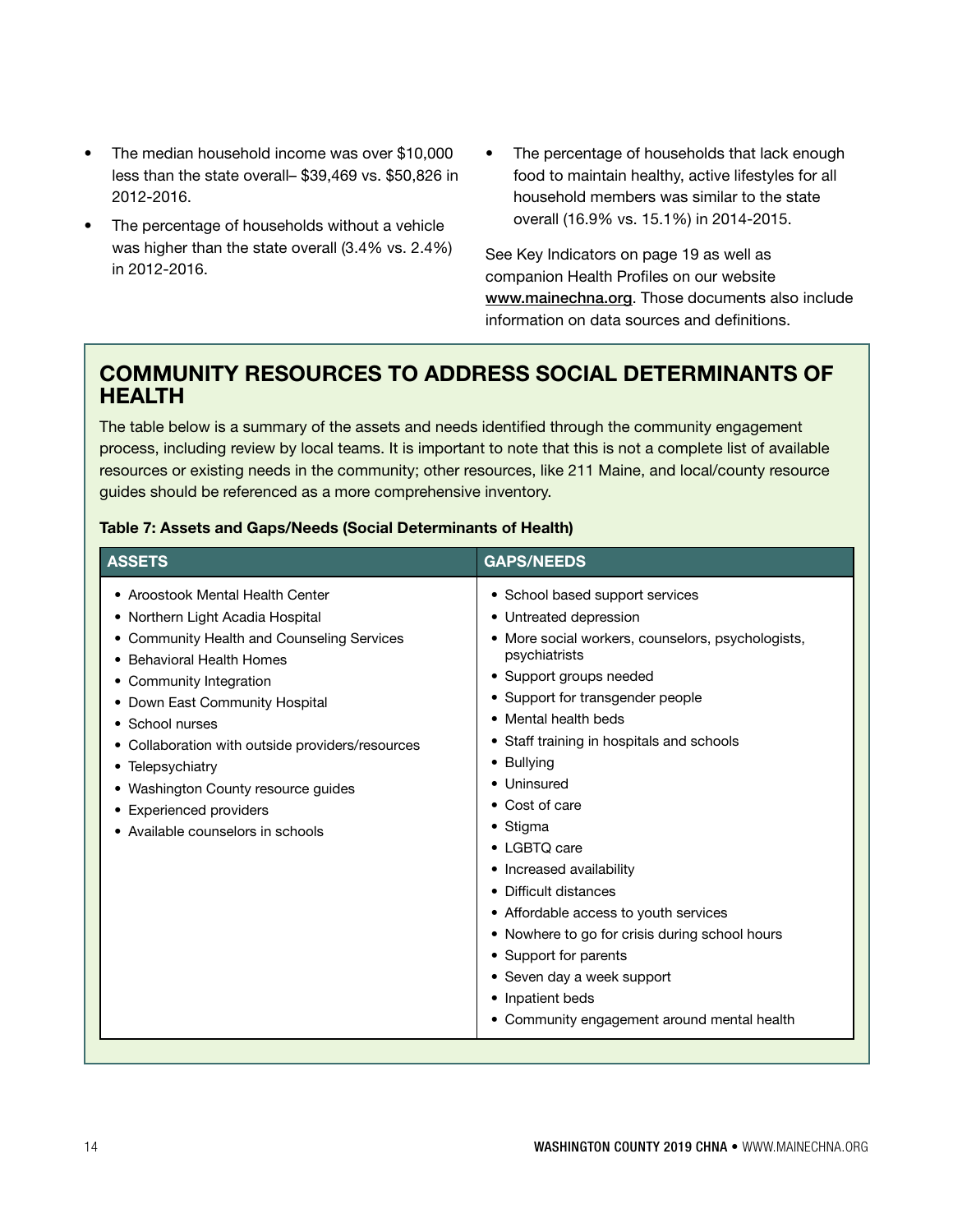## COMMUNITY CHARACTERISTICS

## AGE DISTRIBUTION

Age is a fundamental factor to consider when assessing individual and community health status; older adults with multiple chronic conditions typically have more physical and mental health vulnerabilities and are more likely to rely on immediate community resources for support compared to young people.<sup>13</sup> With an aging population comes increased pressure on the healthcare system and shortages in the healthcare workforce, especially geriatricians, nurses, social workers, and direct care workers like home health aides and certified nursing assistants, to meet the needs of older adults. 14

The following is a summary of findings related to community characteristics for Washington County. Conclusions were drawn from quantitative data and qualitative information collected through forums and key informant interviews.

For key companion documents visit www.mainechna.org and click on "Health Profiles."

In Washington County, 21.9% of the population is 65 years of age or older.



## RACE/ETHNICITY

An extensive body of research illustrates the health disparities that exist for racial/ethnic minorities, non-English speakers, and foreign-born populations. According to the U.S. Centers for Disease Control and Prevention (CDC), non-Hispanic Blacks have higher rates of premature death, infant mortality and preventable hospitalization than non-Hispanic Whites. 15 Individuals with limited English proficiency (LEP), defined as the ability to read, speak, write or understand English "less than very well," have lower levels

of medical comprehension. This leads to higher rates of medical issues and complications, such as adverse reactions to medication. 16,17 Cultural differences such as, but not limited to, the expectations of who is involved in medical decisions can also impact access to health care and to health information. These disparities show the disproportionate and often avoidable inequities that exist within communities and reinforce the importance of understanding the demographic makeup of a community to identify populations more likely to experience adverse health outcomes.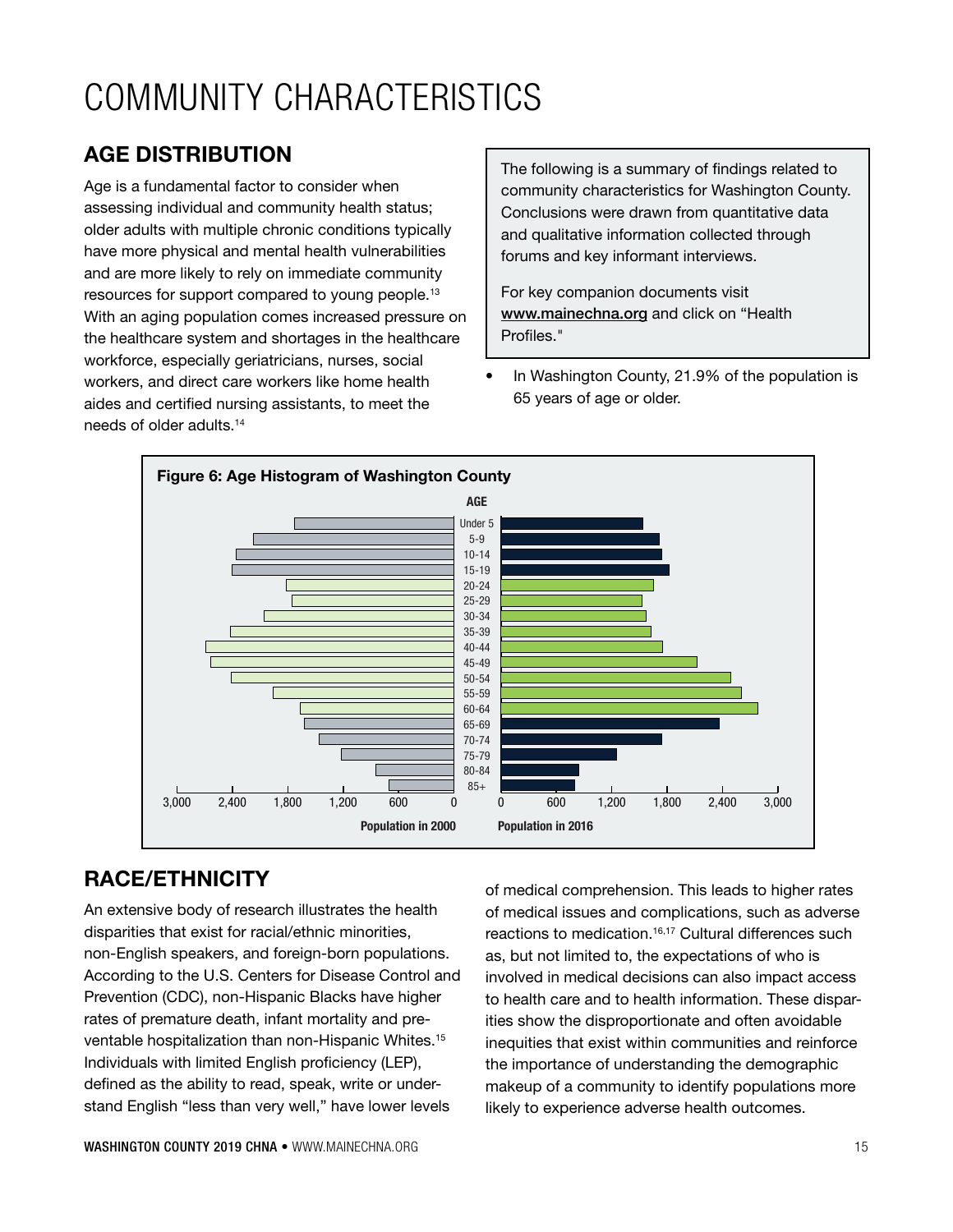#### In Washington County:

- The population is predominantly White (91.4%); 4.5% of the population is American Indian/Alaskan Native, 1.8% are Hispanic, and 2.6% are two or more races.
- Washington County has the highest percentage of American Indian/Alaskan Native of all counties in Maine. There are two distinct self-governing Passamaquoddy communities in Washington County (Pleasant Point and Indian Township).

#### Table 8: Race/Ethnicity in Washington County 2012-2016

|                                | <b>PERCENT/NUMBER</b> |
|--------------------------------|-----------------------|
| American Indian/Alaskan Native | 4.5% / 1,438          |
| Asian                          | $0.5\%$ / 154         |
| <b>Black/African American</b>  | $0.4\%$ / 137         |
| <b>Hispanic</b>                | $1.8\%$ / 581         |
| Some other race                | $0.5\%$ / 172         |
| Two or more races              | $2.6\%$ / 843         |
| White                          | 91.4% / 29,167        |

## SOCIOECONOMIC STATUS

Socioeconomic status (SES) is measured by such things as income, poverty, employment, education, and neighborhood characteristics. Individuals with low SES are more likely to have chronic health issues, die prematurely, and have overall poor health. Low-income status is highly correlated to a lower than average life expectancy. Lack of gainful employment is linked to several barriers to care, such as lack of health insurance, inability to pay for health care services, and the inability to pay for transportation to receive services. Higher education is associated with improved health outcomes and social development at individual and community levels. The health benefits of higher education typically include better access to resources, safer and more stable housing, and better engagement with providers. Factors associated with low education impact an individual's ability to navigate the healthcare system, disparities in personal health behaviors, and exposure to chronic stress. It is important to note

that, while education affects health, poor health status may also be a barrier to education. Table 9 includes a number of data points comparing Washington County to the state overall.

#### Additionally, in Washington County:

- The estimated high school graduation rate was higher than the state overall (87.7% vs. 86.9%) in 2017.
- The percent of the population over 25 with an associate's degree or higher was lower than the state overall (29.1% vs. 37.3%) in 2012-2016.

|                               | <b>WASHINGTON/MAINE</b> |
|-------------------------------|-------------------------|
| Median household income       | \$39,469 / \$50,826     |
| Unemployment rate             | $6.0\%$ / $3.8\%$       |
| Individuals living in poverty | 18.0% / 13.5%           |
| Children living in poverty    | 22.1% / 17.2%           |
| 65+ living alone              | $-145.3%$               |

#### Table 9: Socioeconomic Status

## SPECIAL POPULATIONS

Through community engagement activities, several populations in Washington County were identified as being particularly vulnerable or at-risk for poor health or health inequities.

#### Older Adults

Maine is the oldest state in the nation by median age. Older adults are more likely to develop chronic illnesses and related disabilities, such as heart disease, hypertension, diabetes, depression, anxiety, Alzheimer's disease, Parkinson's disease, and dementia. They also lose the ability to live independently at home. According to qualitative information gathered through interviews and forums, issues around older adults and healthy aging were priorities in Washington County. Specific barriers being access to care for older adults, including lack of transportation, affordability and safety of housing, food insecurity, poverty, chronic disease management, aging in place, and the need for specific health care services (e.g., geriatric psychiatry, home health, long-term care, health care navigators).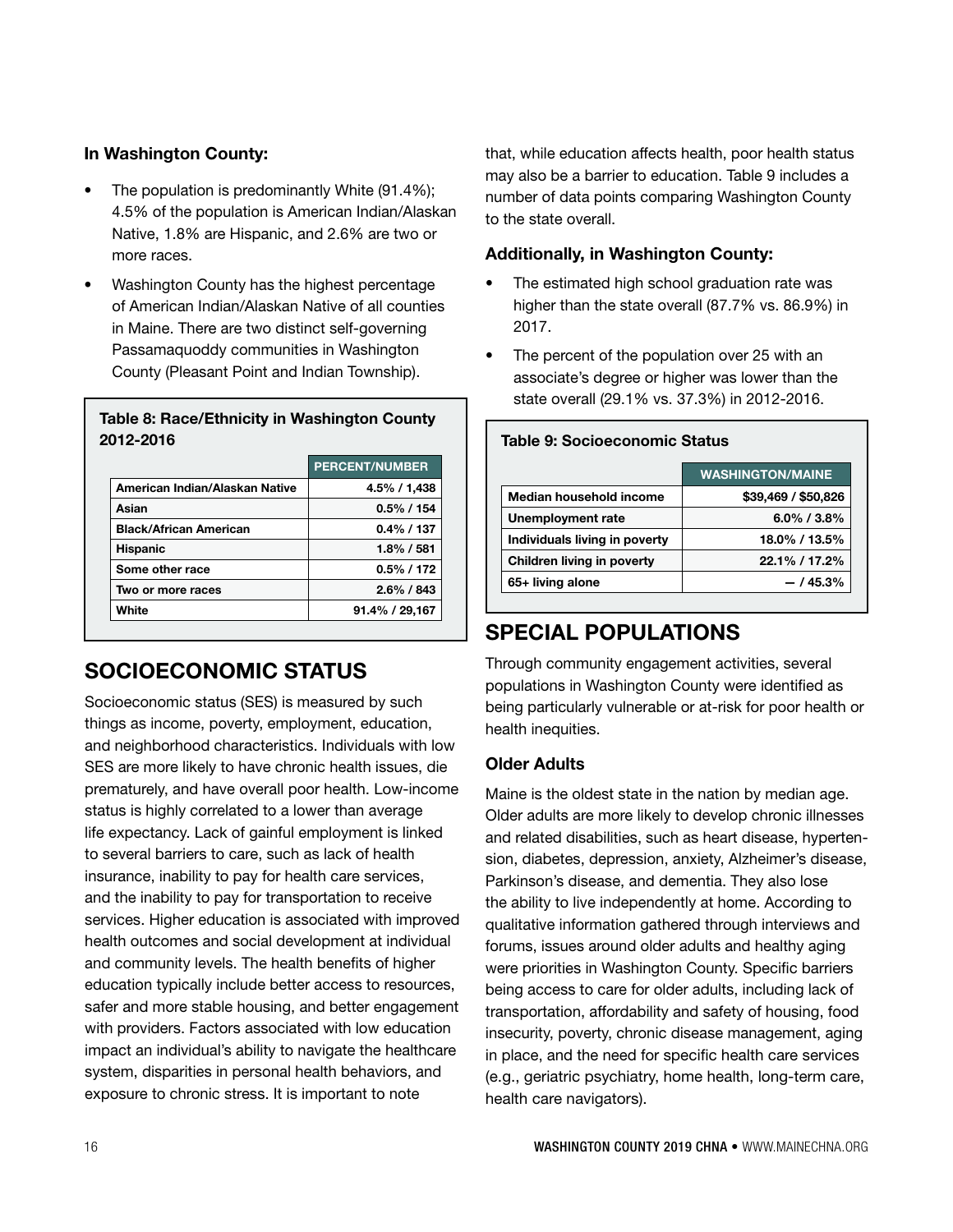### LGBTQ

LGBTQ individuals were identified as a population with significant and specialized health needs. Forum participants and interviewees discussed the need for more comprehensive and culturally competent health care for LGBTQ and non-binary individuals. Key informant interviewees identified a number of differences between the health status of LGBTQ and non-LGBTQ youth; LGBTQ youth are more likely to be depressed, experience violence, use tobacco and other substances, and self-harm. Data from the Maine Integrated Youth Health Survey analysis shows that youth who identify as bisexual, gay or lesbian, or other sexual orientation express higher rates of feeling sad or hopeless, considering suicide, being bullied on school property, and sexual assault as compared to youth who identify as heterosexual. A statewide analysis of Behavioral Risk Surveillance Survey confirms, among adults, higher rates of depression diagnosis over the lifetime when comparing those who identify as heterosexual as compared to those who identify as bisexual, gay or lesbian, or other sexual orientation. Besides the need for more mental health services, there is also a need for inclusive health insurance (specifically for transgender and non-binary people, better services for individuals in rural areas of the state, LGBTQ-inclusive sexual education in schools, and surgical resources specifically for transgender youth).

#### Youth

Youth were identified as a priority population in community forums. Specific issues of concern were youth mental health issues (specifically depression and stress), substance use (specifically the impact of parental substance use), and the impacts of generational poverty. One key informant who works with youth identified a need for them to be able to access low-cost and anonymous health services, specifically reproductive and substance use services, without parent permission.



#### Low-Income/Rural

Nationally, an ever-evolving economic structure has placed extra strain on individuals and families living in large rural areas with low population density. Some of the most well-known causes and conditions of hardship include a lack of and outsourcing of jobs, limited long-term employment opportunities, barriers to accessing health care services, and the need for a personal vehicle. Generational poverty—when a family has lived in poverty for at least two generations—differs from situational poverty in that it typically includes the constant presence of hopelessness. This lack of hope and near-constant state of perpetual crisis creates a cycle of poverty that persists from one generation to the next. Forum participants and key informants in Washington County identified low-income individuals, families, and older adults in Washington family as a population that was particularly vulnerable to poor health.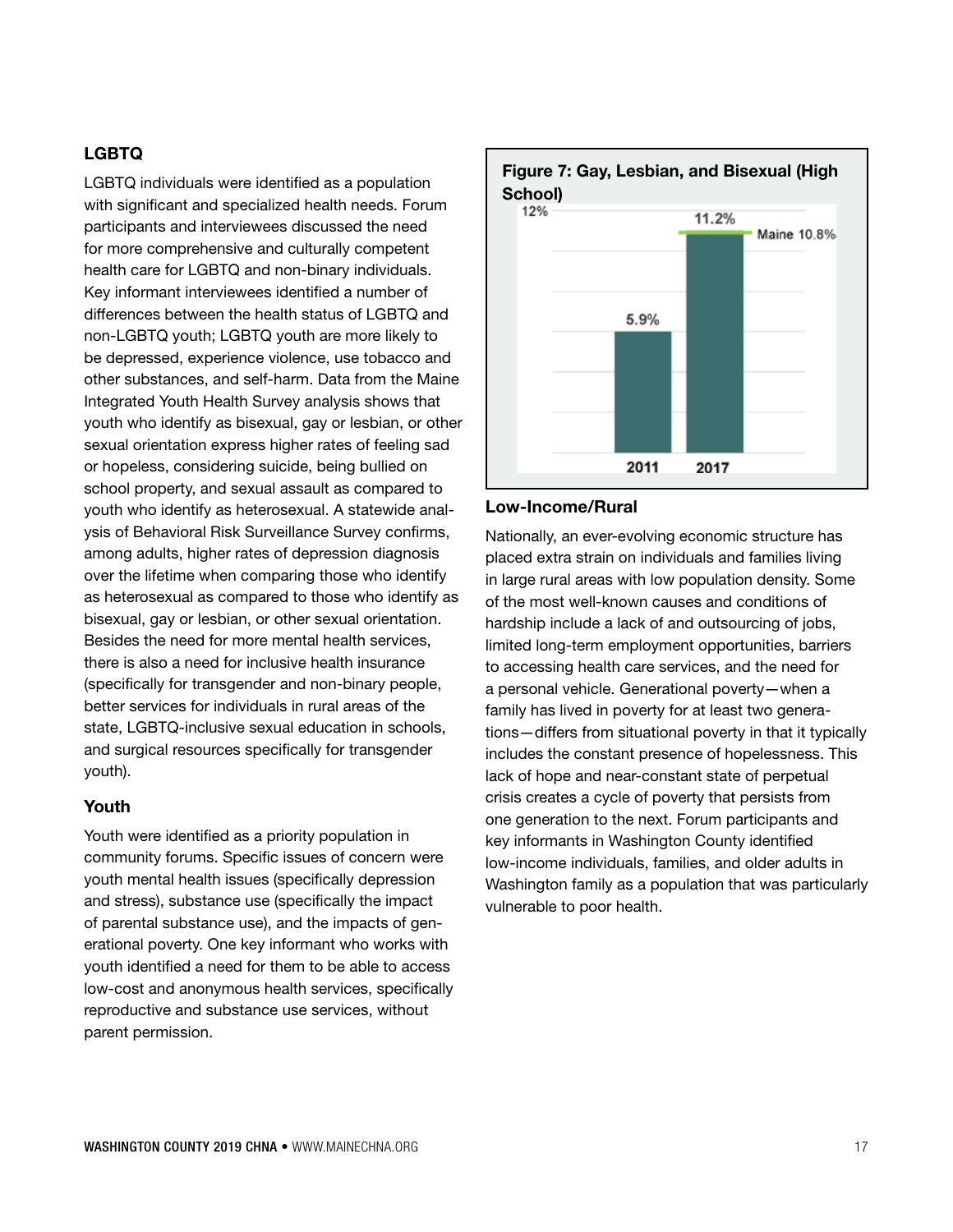In addition to the data collected and analyzed for the County Health Profiles, the Maine CDC created Health Equity Data Summaries (available at www.mainechna.org) which provides selected data analyzed by sex, race, ethnicity, sexual orientation, education, and income. These data are at the state level, as much of the county level data would be suppressed due to small numbers and privacy concerns, and the previous analyses have shown that health disparities found at the state level are generally similar in individual counties.

It should also be noted that during the summer months, Maine's population increases due to temporary and part-time residents with those who seek the beauty of the rocky coast, mountains, lakes, camps, and islands. For many communities, this poses unique opportunities-and challenges.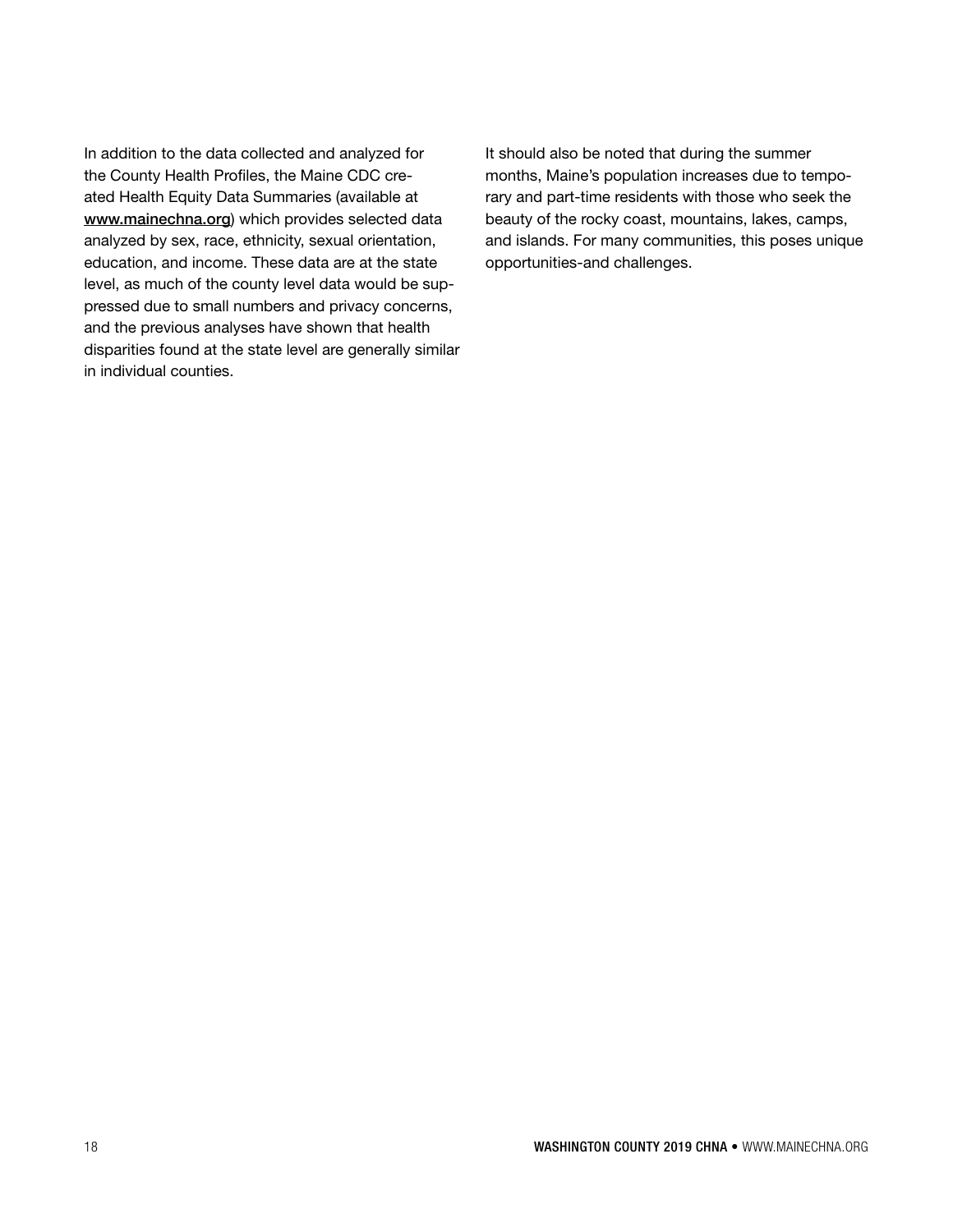## KEY INDICATORS

The Key Indicators provide an overview of the health of each county. They are a broad sampling of health topics, including health behaviors, outcomes, living conditions, and health care quality and access. See the Washington County Health Profile for a full set of data. The table uses symbols to show whether there are important changes in each indicator over time and to show if local data is notably better or worse than the state or the nation. See the box below for a key to the symbols:

CHANGE shows statistically significant changes in the indicator over time, based on 95% confidence interval (see description above).

- **the means the health issue or problem is getting better over time.**
- **!** means the health issue or problem is **getting worse** over time.
- means the change was not statistically significant.
- N/A means there is not enough data to make a comparison.

BENCHMARK compares Washington County data to state and national data, based on 95% confidence interval (see description above).

- **M** means Washington County is doing **significantly better** than the state or national average.
- **!** means Washington County is doing **significantly worse** than the state or national average.
- means there is no statistically significant difference between the data points.
- N/A means there is not enough data to make a comparison.

#### ADDITIONAL SYMBOLS

- \* means results may be statistically unreliable due to small numbers, use caution when interpreting.
- means data is unavailable because of lack of data or suppressed data due to a small number of respondents.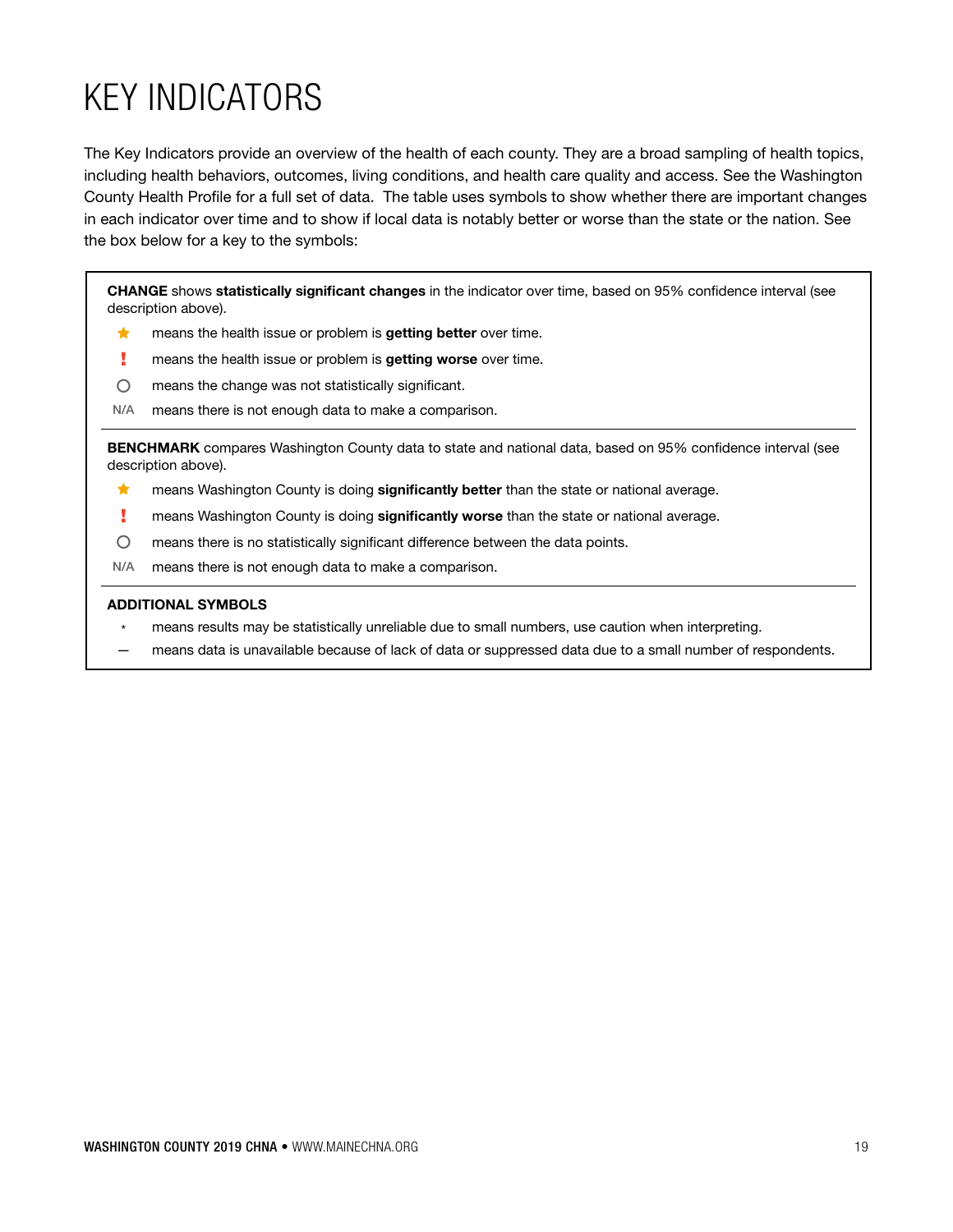|                                                                                           | <b>WASHINGTON COUNTY DATA</b> |                       | <b>BENCHMARKS</b> |                       |        |                      |       |
|-------------------------------------------------------------------------------------------|-------------------------------|-----------------------|-------------------|-----------------------|--------|----------------------|-------|
| <b>KEY INDICATOR</b>                                                                      | <b>POINT 1</b>                | <b>POINT 2</b>        | <b>CHANGE</b>     | <b>MAINE</b>          | $+/-$  | U.S.                 | $+/-$ |
| SOCIAL, COMMUNITY & PHYSICAL ENVIRONMENT                                                  |                               |                       |                   |                       |        |                      |       |
| Children living in poverty                                                                |                               | 2012-2016<br>22.1%    | N/A               | 2012-2016<br>17.2%    | N/A    | 2016<br>21.1%        | N/A   |
| Median household income                                                                   | 2007-2011<br>\$35,272         | 2012-2016<br>\$39,469 | N/A               | 2012-2016<br>\$50,826 | N/A    | 2016<br>\$57,617     | N/A   |
| <b>Estimated high school student</b><br>graduation rate                                   | 2014<br>89.4%                 | 2017<br>87.7%         | N/A               | 2017<br>86.9%         | N/A    |                      | N/A   |
| <b>Food insecurity</b>                                                                    | 2012-2013<br>17.6%            | 2014-2015<br>16.9%    | N/A               | 2014-2015<br>15.1%    | N/A    | 2015<br>13.4%        | N/A   |
| <b>HEALTH OUTCOMES</b>                                                                    |                               |                       |                   |                       |        |                      |       |
| 14 or more days lost due to poor physical<br>health                                       | 2011-2013<br>22.7%            | 2014-2016<br>22.8%    |                   | 2014-2016<br>19.6%    |        | 2016<br>11.4%        | N/A   |
| 14 or more days lost due to poor mental<br>health                                         | 2011-2013<br>19.3%            | 2014-2016<br>20.1%    |                   | 2014-2016<br>16.7%    |        | 2016<br>11.2%        | N/A   |
| Years of potential life lost per 100,000<br>population                                    | 2010-2012<br>7,264.8          | 2014-2016<br>9,152.7  |                   | 2014-2016<br>6,529.2  | ш      | 2014-2016<br>6,658.0 | N/A   |
| All cancer deaths per 100,000 population                                                  | 2007-2011<br>216.7            | 2012-2016<br>207.3    |                   | 2012-2016<br>173.8    | ñ      | 2011-2015<br>163.5   | ñ.    |
| Cardiovascular disease deaths per<br>100,000 population                                   | 2007-2011<br>239.5            | 2012-2016<br>222.3    |                   | 2012-2016<br>195.8    | ÷      | 2016<br>218.2        |       |
| <b>Diabetes</b>                                                                           | 2011-2013<br>10.4%            | 2014-2016<br>12.8%    |                   | 2014-2016<br>10.0%    | ¥      | 2016<br>10.5%        |       |
| Chronic obstructive pulmonary disease<br>(COPD)                                           | 2011-2013<br>8.5%             | 2014-2016<br>9.7%     |                   | 2014-2016<br>7.8%     |        | 2016<br>6.3%         |       |
| <b>Obesity (adults)</b>                                                                   | 2011<br>34.3%                 | 2016<br>35.4%         |                   | 2016<br>29.9%         |        | 2016<br>29.6%        |       |
| <b>Obesity (high school students)</b>                                                     | 2011<br>14.0%                 | 2017<br>20.4%         |                   | 2017<br>15.0%         |        |                      | N/A   |
| <b>Obesity (middle school students)</b>                                                   | 2015<br>20.0%                 | 2017<br>24.1%         |                   | 2017<br>15.3%         | V<br>ň |                      | N/A   |
| Infant deaths per 1,000 live births                                                       | 2007-2011<br>$4.4*$           | 2012-2016<br>$5.3*$   | N/A               | 2012-2016<br>6.5      |        | 2012-2016<br>5.9     |       |
| <b>Cognitive decline</b>                                                                  | 2012<br>$17.7*%$              | 2016<br>15.5*%        |                   | 2016<br>10.3%         |        | 2016<br>10.6%        |       |
| Lyme disease new cases per 100,000<br>population                                          | 2008-2012<br>21.9             | 2013-2017<br>50.4     | N/A               | 2013-2017<br>96.5     | N/A    | 2016<br>11.3         | N/A   |
| Chlamydia new cases per 100,000<br>population                                             | 2008-2012<br>174.2            | 2013-2017<br>225.6    | N/A               | 2013-2017<br>293.4    | N/A    | 2016<br>494.7        | N/A   |
| Fall-related injury (unintentional)<br>emergency department rate per 10,000<br>population | 2009-2011<br>396.1            | 2012-2014<br>449.8    | ū                 | 2012-2014<br>340.9    | ¥      |                      | N/A   |
| Suicide deaths per 100,000 population                                                     | 2007-2011<br>17.3             | 2012-2016<br>20.0     |                   | 2012-2016<br>15.9     |        | 2016<br>13.5         |       |
| Overdose deaths per 100,000 population                                                    | 2007-2011<br>16.8             | 2012-2016<br>35.4     | ñ                 | 2012-2016<br>18.1     | Y      | 2016<br>19.8         | Y     |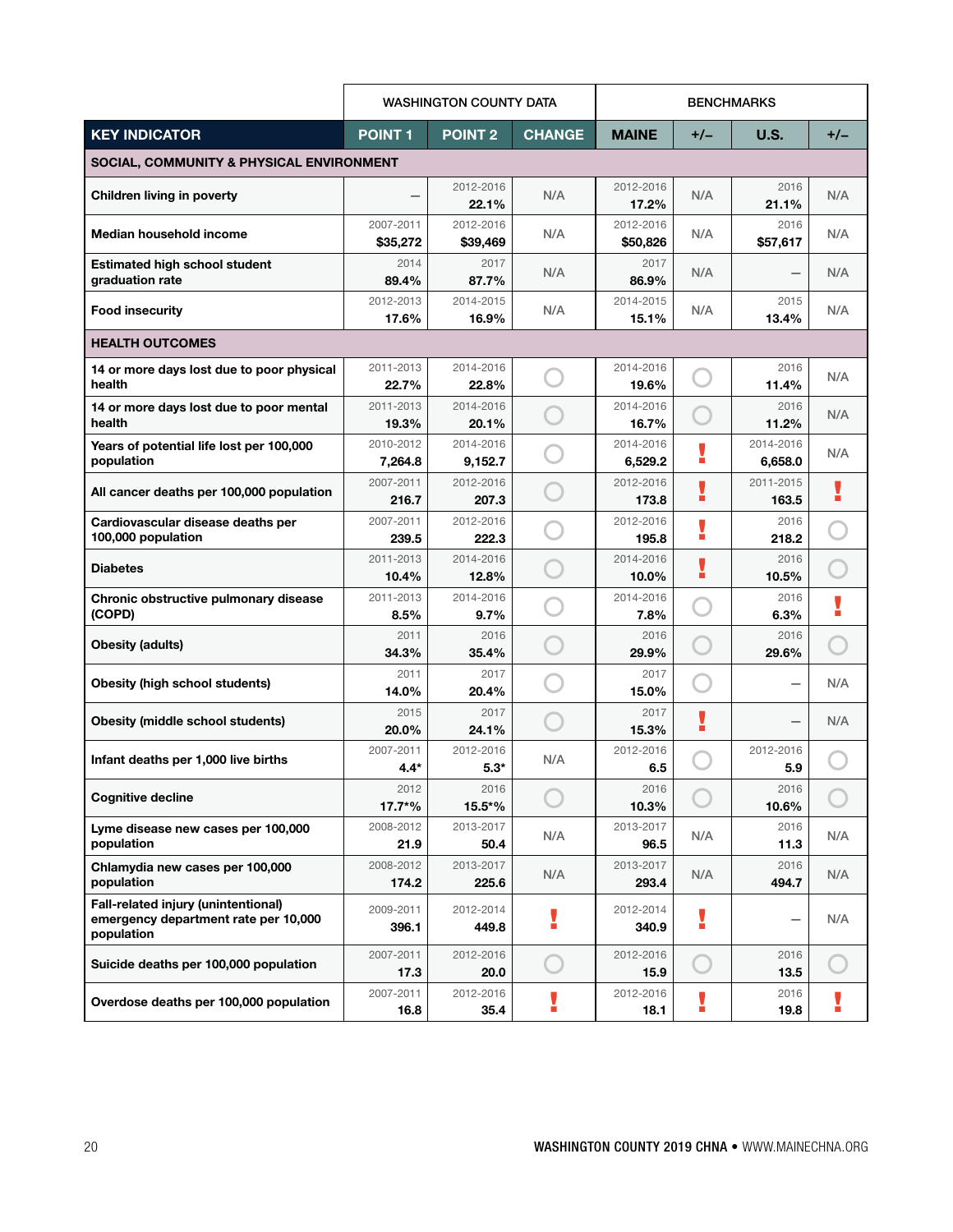|                                                                                   | <b>WASHINGTON COUNTY DATA</b> |                    | <b>BENCHMARKS</b> |                   |       |               |       |
|-----------------------------------------------------------------------------------|-------------------------------|--------------------|-------------------|-------------------|-------|---------------|-------|
| <b>KEY INDICATOR</b>                                                              | <b>POINT 1</b>                | <b>POINT 2</b>     | <b>CHANGE</b>     | <b>MAINE</b>      | $+/-$ | <b>U.S.</b>   | $+/-$ |
| <b>HEALTH CARE ACCESS AND QUALITY</b>                                             |                               |                    |                   |                   |       |               |       |
| <b>Uninsured</b>                                                                  | 2009-2011<br>13.6%            | 2012-2016<br>12.7% | N/A               | 2012-2016<br>9.5% | N/A   | 2016<br>8.6%  | N/A   |
| Ratio of primary care physicians to<br>100,000 population                         |                               | 2017<br>30.0       | N/A               | 2017<br>32.1      | N/A   |               | N/A   |
| Ratio of psychiatrists to 100,000<br>population                                   |                               | 2017<br>1.5        | N/A               | 2017<br>8.4       | N/A   |               | N/A   |
| Ratio of practicing dentists to 100,000<br>population                             |                               | 2017<br>30.0       | N/A               | 2017<br>32.1      | N/A   |               | N/A   |
| Ambulatory care-sensitive condition<br>hospitalizations per 10,000 population     |                               | 2016<br>119.9      | N/A               | 2016<br>74.6      | N/A   |               | N/A   |
| Two-year-olds up-to-date with<br>recommended immunizations                        | 2014<br>90.3%                 | 2017<br>87.2%      | N/A               | 2017<br>73.7%     | N/A   |               | N/A   |
| <b>HEALTH BEHAVIORS</b>                                                           |                               |                    |                   |                   |       |               |       |
| Sedentary lifestyle - no leisure-time<br>physical activity in past month (adults) | 2011<br>28.8%                 | 2016<br>25.3%      |                   | 2016<br>20.6%     |       | 2016<br>23.2% | N/A   |
| Chronic heavy drinking (adults)                                                   | 2011-2013<br>8.0%             | 2014-2016<br>7.3%  |                   | 2014-2016<br>7.6% |       | 2016<br>5.9%  | N/A   |
| Past-30-day alcohol use (high school<br>students)                                 | 2011<br>27.1%                 | 2017<br>23.4%      |                   | 2017<br>22.5%     |       |               | N/A   |
| Past-30-day alcohol use (middle school<br>students)                               | 2011<br>9.0%                  | 2017<br>2.5%       |                   | 2017<br>3.7%      |       |               | N/A   |
| Past-30-day marijuana use (high school<br>students)                               | 2011<br>19.5%                 | 2017<br>19.8%      |                   | 2017<br>19.3%     |       |               | N/A   |
| Past-30-day marijuana use (middle<br>school students)                             | 2011<br>4.2%                  | 2017<br>4.9%       |                   | 2017<br>3.6%      |       |               | N/A   |
| Past-30-day misuse of prescription drugs<br>(high school students)                | 2011<br>5.2%                  | 2017<br>5.0%       |                   | 2017<br>5.9%      |       |               | N/A   |
| Past-30-day misuse of prescription drugs<br>(middle school students)              | 2011<br>2.0%                  | 2017<br>1.6%       |                   | 2017<br>1.5%      |       |               | N/A   |
| Current (every day or some days)<br>smoking (adults)                              | 2011-2012<br>23.4%            | 2016<br>23.6%      |                   | 2016<br>19.8%     |       | 2016<br>17.0% | N/A   |
| Past-30-day cigarette smoking (high<br>school students)                           | 2011<br>21.9%                 | 2017<br>12.3%      |                   | 2017<br>8.8%      | Y     |               | N/A   |
| Past-30-day cigarette smoking (middle<br>school students)                         | 2011<br>4.7%                  | 2017<br>2.5%       |                   | 2017<br>1.9%      |       |               | N/A   |

### Leading Causes of Death

The following chart compares the leading causes of death for the state of Maine and Washington County.

|   | <b>RANK STATE OF MAINE</b>                | <b>WASHINGTON COUNTY</b>           |
|---|-------------------------------------------|------------------------------------|
|   | Cancer                                    | Cancer                             |
| 2 | <b>Heart disease</b>                      | <b>Heart disease</b>               |
| 3 | <b>Chronic lower respiratory diseases</b> | <b>Unintentional injuries</b>      |
| 4 | <b>Unintentional injuries</b>             | Chronic lower respiratory diseases |
| 5 | <b>Stroke</b>                             | <b>Stroke</b>                      |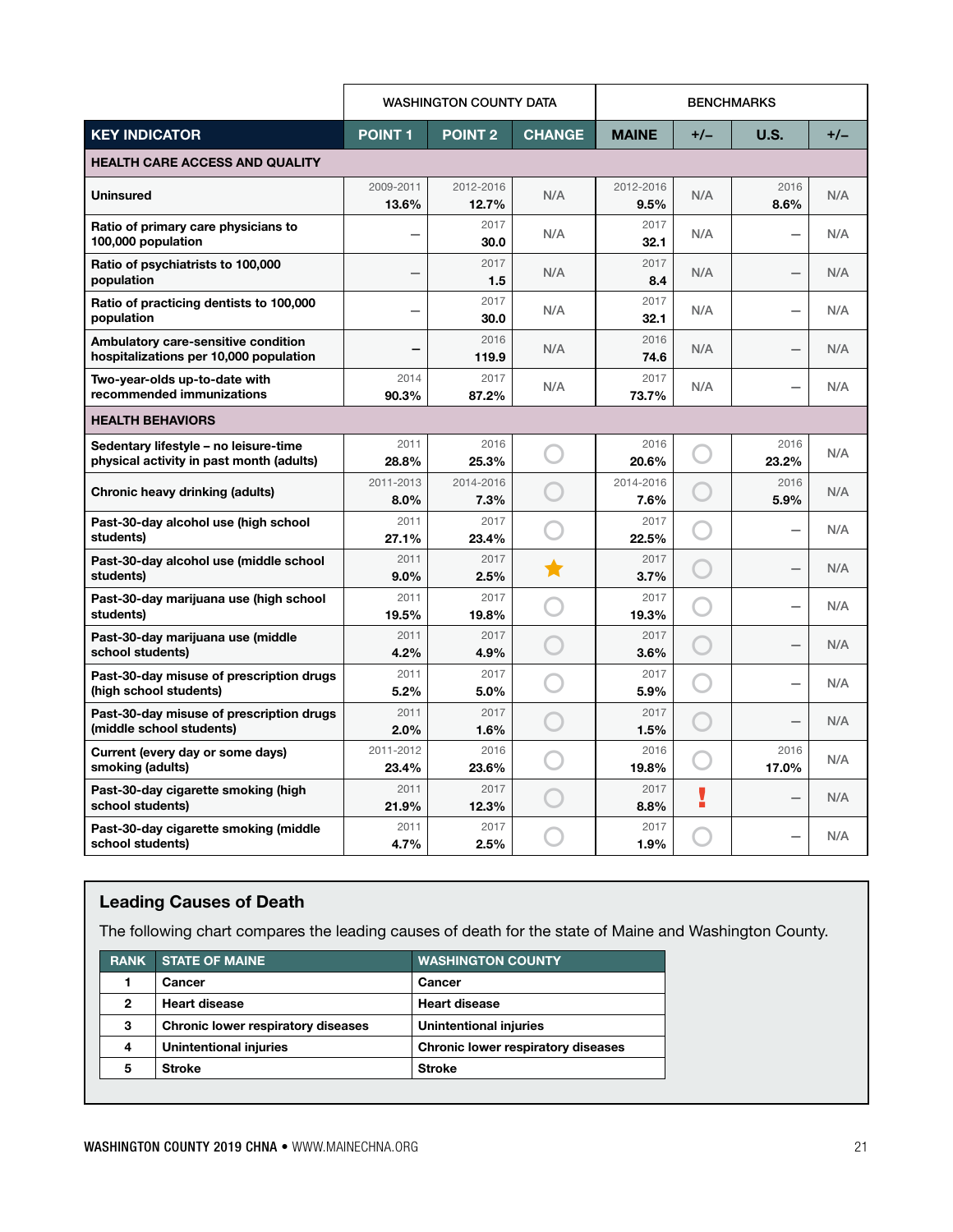## APPENDIX A: REFERENCES

- 1 National Institute of Mental Health. (n.d.).Chronic illness & mental health. Retrieved fromhttps://www.nimh.nih.gov/ health/publications/chronic-illness-mental-health/index. shtml
- 2 National Institute of Mental Health. (2017). Mental health and substance use disorders. Retrieved from https://www.mentalhealth.gov/what-to-look-for/ mental-health-substance-use-disorders
- 3 National Alliance on Mental Health. (n.d.). LGBTQ. Retrieved from https://www.nami.org/find-support/lgbtq
- 4 Substance Abuse and Mental Health Services Administration. (2016). Mental health and substance use disorders. Retrieved from https://www.samhsa.gov/ disorders.
- 5 Lipari, R.N. & Van Horn, S.L. (2017). Trends in substance use disorders among adults aged 18 or older. Retrieved from https://www.samhsa.gov/data/sites/default/files/ report\_2790/ShortReport-2790.html
- 6 National Institute on Drug Abuse. (2014). Principles of adolescent substance use disorder treatment: A research based guide. What drugs are most frequently used by adolescents? Retrieved from https:// www.drugabuse.gov/publications/principles-adolescent-substance-use-disorder-treatment-research-based-guide/frequently-asked-questions/ what-drugs-are-most-frequently-used-by-adolescents
- 7 Mental Health America. (2017). Access to care. Retrieved from http:// www. mentalhealthamerica.net/issues/ mental-health-america-access-care-data
- 8 World Health Organization. Ageing and lifecourse. Retrieved from https://www.who.int/ageing/ healthy-ageing/en/
- 9 University of Pittsburgh: Stern Center for Evidence-Based Policy. Addressing the health needs of an aging America. Retrieved from https://www.healthpolicyinstitute.pitt.edu/ sites/default/files/SternCtrAddressingNeeds.pdf
- 10 Bernazzani, S. (2016). The importance of considering the social determinants of health. Retrieved from https:// www.ajmc.com/contributor/sophia-bernazzani/2016/05/ the-importance-of-considering-the-social-determinants-of-health
- 11 Food Research and Action Center. (2017). Hunger and health: The impact of poverty, food insecurity, and poor nutrition on health and well-being. Retrieved from http:// frac.org/wp-content/uploads/hunger-health-impact-poverty-food-insecurity-health-well-being.pdf
- 12 Food Research and Action Center, Hunger and Health
- 13 Lyons, L. (2013, March 11). Age, religiosity, and rural America. Retrieved from http://www.gallup.com/ poll/7960/age-religiosity-rural-america.aspx
- 14 Rowe, J.W. et al. (2016, September 19). Preparing for

better health and health care for an aging population: A vital direction for health and health care. Retrieved from https://nam.edu/wp-content/uploads/2016/09/ Preparing-for-Better-Health-and-Health-Care-for-an-Aging-Population.pdf

- 15 Centers for Disease Control and Prevention. (2015, September 10). CDC Health Disparities and Inequalities Report (CHDIR). Retrieved from https://www.cdc.gov/ minorityhealth/chdireport.html, September 10, 2015
- 16 Wilson, E., Chen, A.H., Grumbach, K., Wang, F., & Fernandez, A. (2005). Effects of limited English proficiency and physician language on health care comprehension. Journal of General Internal Medicine, 20(9), 800-806.
- 17 Coren, J.S., Filipetto, F.A., & Weiss, L.B. (2009). Eliminating barriers for patients with limited English proficiency. Journal of the American Osteopathic Association, 109(12), 634-640.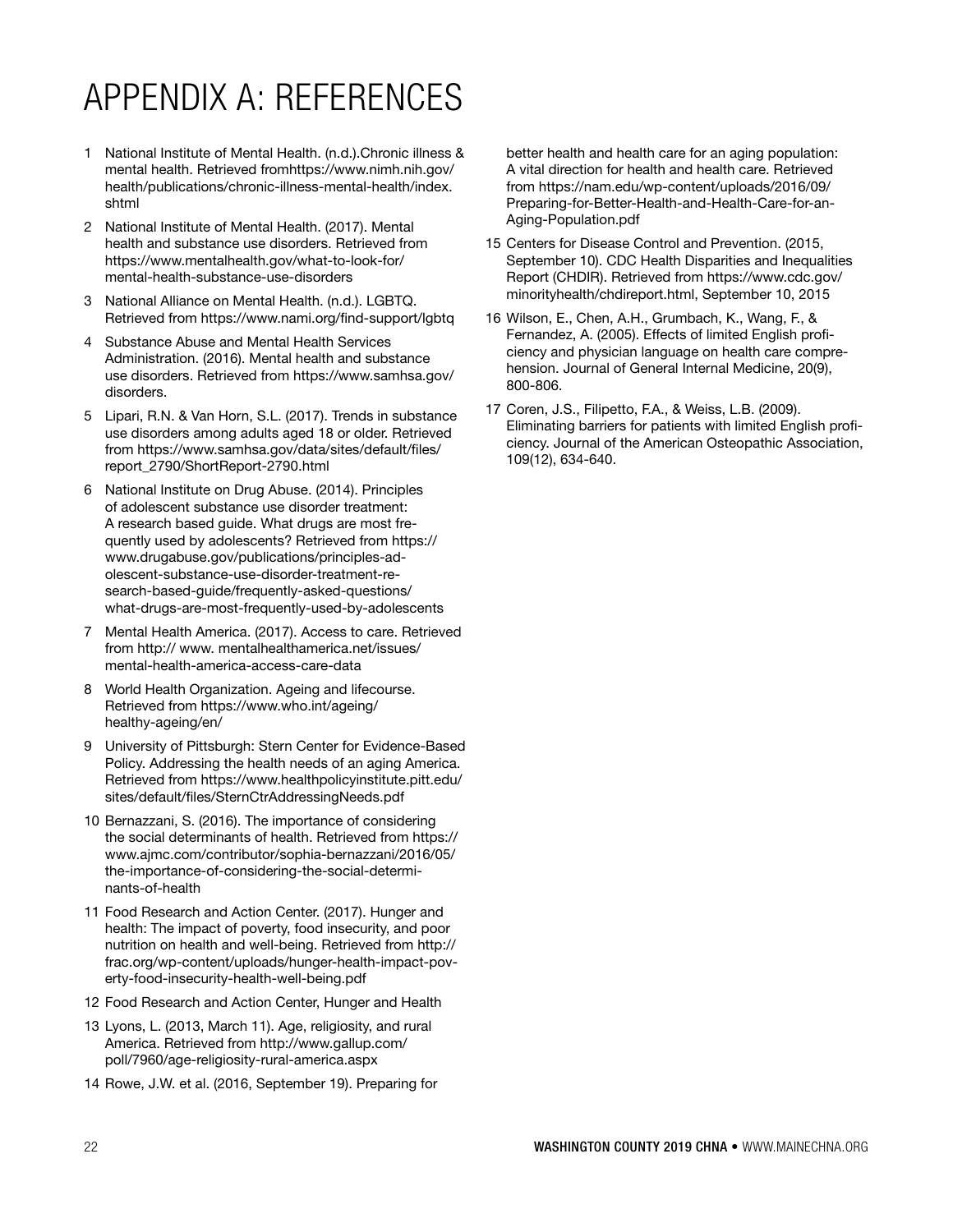## APPENDIX B: HISTORY AND GOVERNANCE

Maine is one of the few states in the nation that conducts a shared public-private statewide community health needs assessment—the Maine Shared CHNA—which was born out of a unique public-private partnership. The partnership began as the OneMaine Health Collaborative in 2007, involving Northern Light Health (formerly Eastern Maine Healthcare Systems), MaineGeneral Health, and MaineHealth. After conversations with the Statewide Coordinating Council for Public Health, the Maine Center for Disease Control and Prevention, an office of the Department of Health and Human Services joined in 2012. In 2013, Central Maine Healthcare (CMHC) joined the group and in 2014, leadership from the signatory partners signed a formal Memorandum of Understanding outlining mutual goals and expectations. A charter was drafted by all five partners to guide a statewide assessment process.

The Maine Shared CHNA is intended to coordinate state and county needs assessments to meet the needs of hospitals, to support state and local public health accreditation efforts, and to provide valuable population health assessment data for a wide variety of organizations across Maine. Our vision is to turn data into action so that Maine will become the healthiest state in the nation.

The Metrics Committee drafted the list of data indicators, and the Community Engagement Committee drafted a method to ensure a robust community engagement process-both of which were approved by the Steering Committee. Each committee was led by the Program Manager, who was the primary point of contact for all entities and partners and was responsible for drafting and implementing the work plans which drove this process. A more detailed outline of these efforts follows. For more information about the committee structure and our partners, please visit the "About Us," page on our website www.mainechna.org.

The Metrics Committee is charged with updating the common set of health indicators; developing the preliminary data analysis plan reviewing that indicators

on emerging health issues; making recommendations for annual data-related activities; and estimating projected costs associated with these recommendations. Members of the Metrics Committee create processes and deliverables for the Steering Committee to review and approve. Members of the Metrics Committee include representatives of the Steering Committee, public health system partners, Federally Qualified



Health Centers, academia, non-profits, and others with experience in epidemiology.

The Community Engagement Committee is charged with making recommendations for approval by the Steering Committee outlining a consistent and robust community engagement process. This process should identify priorities among significant health issues and identify local, regional, or statewide assets and resources that may potentially address the significant health needs identified. Members of the Community Engagement Committee share their expertise create processes and deliverables for the Steering Committee to review and approve. Members of the Community Engagement committee include representatives of the Steering Committee, public health system partners, Federally Qualified Health Centers, academia, and Maine non-profits such as United Ways, Community Action Programs, and others with an interest in broad community representation and input.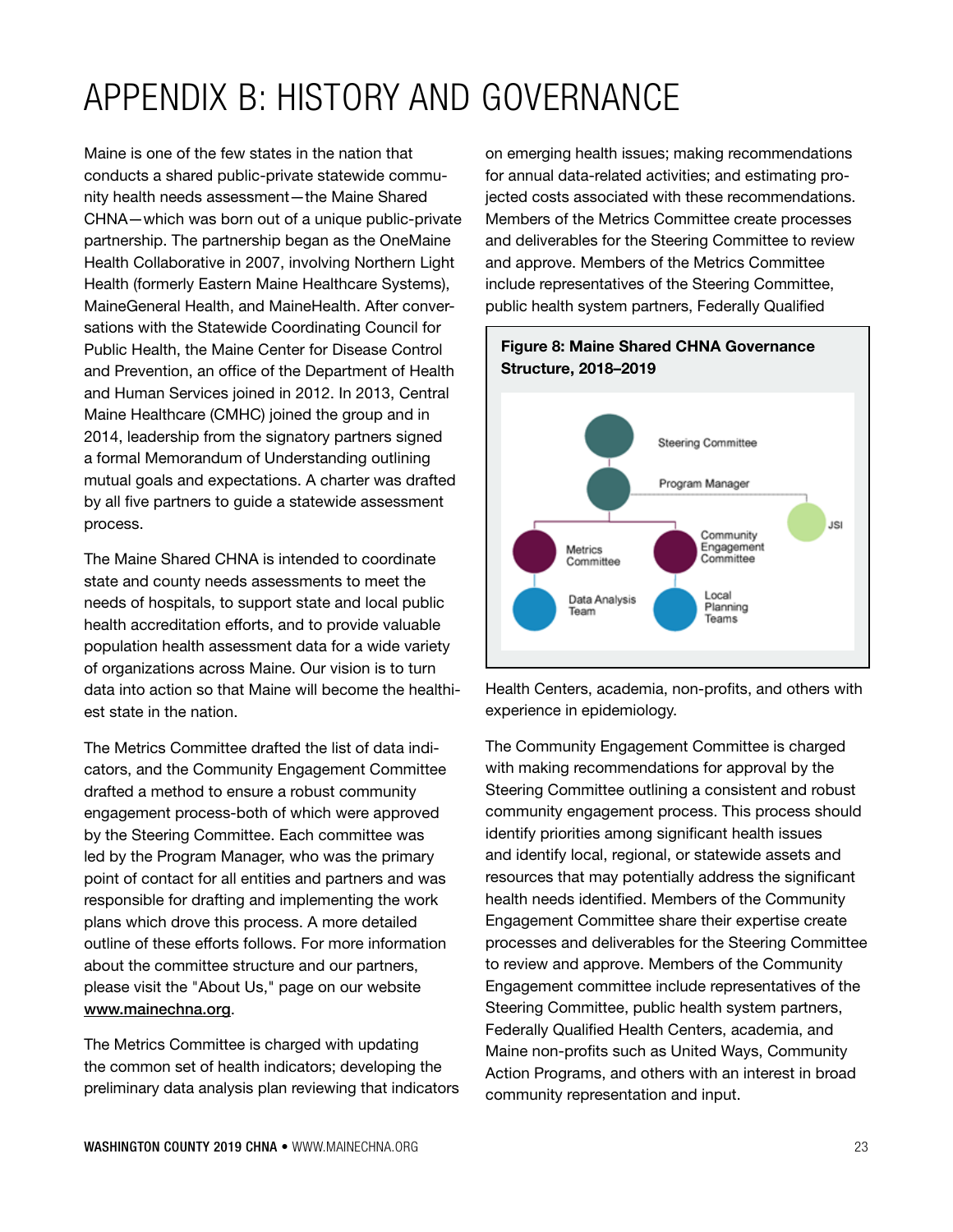## APPENDIX C: METHODOLOGY

Per the Maine Shared CHNA charter, the effort was conducted by the Steering Committee, Metrics Committee, and Community Engagement Committee. The Community Engagement Committee was led by the program manager who was the point of contact for all entities and partners and was responsible for meeting planning and facilitation. These committees worked in partnership with the Maine CDC and the contracted vendor, JSI. Maine CDC and its epidemiology contractor, University of Southern Maine, provided a significant amount of data analyses, technical support, and website development. JSI was contracted to support forum facilitation, a subset of data analysis, profile development, and report writing.

The Maine Shared CHNA process was rolled out in three stages:

#### Data Analysis

- County Health Profiles were released in September 2018. Two hundred indicators were selected to describe health outcomes, health behaviors, healthcare access and quality, and the social, community, and physical environments that affect health and wellness. See Washington County Health Profile on www.mainechna.org.
- District Health Profiles were released in November 2018.
- City Health Profiles for Lewiston/Auburn, Bangor, and Portland were released in January 2019.

### Outreach and Engagement

Community outreach was conducted between September 2018 and January 2019. Community forums with residents and service providers were held in all 16 counties. All forms of engagement included forums and key informant interviews. Some local planning teams also conducted additional targeted outreach, focus groups, and surveys. The purpose of this outreach was to gather feedback on data and to identify health priorities, community assets, and gaps in resources to be used in health improvement planning.

### Final Reports

• Final CHNA reports for the state, each county, and districts were released in April 2019. These reports included information from the health data profiles, summaries of qualitative information gathered from engagement activities, and a presentation of community health priorities.

### DATA ANALYSIS

The Metrics committee identified the approximately 200 health indicators from over 30 sources to be used for the Maine Shared CHNA. The initial list was based on the indicators from the 2016 effort. This list was first scored against the following set of criteria:

- Was it already analyzed for a MeCDC program?
- Is the data from this indicator collected within the last few years?
- Does it "round out" the description of population health?
- Does it address one or more social determinants of health?
- Describe an emerging health issue?
- Does it measure something "actionable" or "impactful"?
- Does the indicator measure an issue that is known to have high health and social costs?

Further refinement included ensuring a mix of Outcomes, Behaviors, Healthcare Access and Quality, as well as Social, Community, and Physical Environment Measures. The final list was then arranged under the current 24 health topics as outlined in the Data Health Profiles.

The Metrics Committee, led by Maine CDC staff, then drafted a data analysis plan that included which indicator was to be analyzed by which demographic characteristics (i.e. gender, race/ethnicity, sexual orientation, income, educational attainment, and insurance status), and geographic stratification (state, public health district, county, and city). This analysis plan was then approved by the Steering Committee.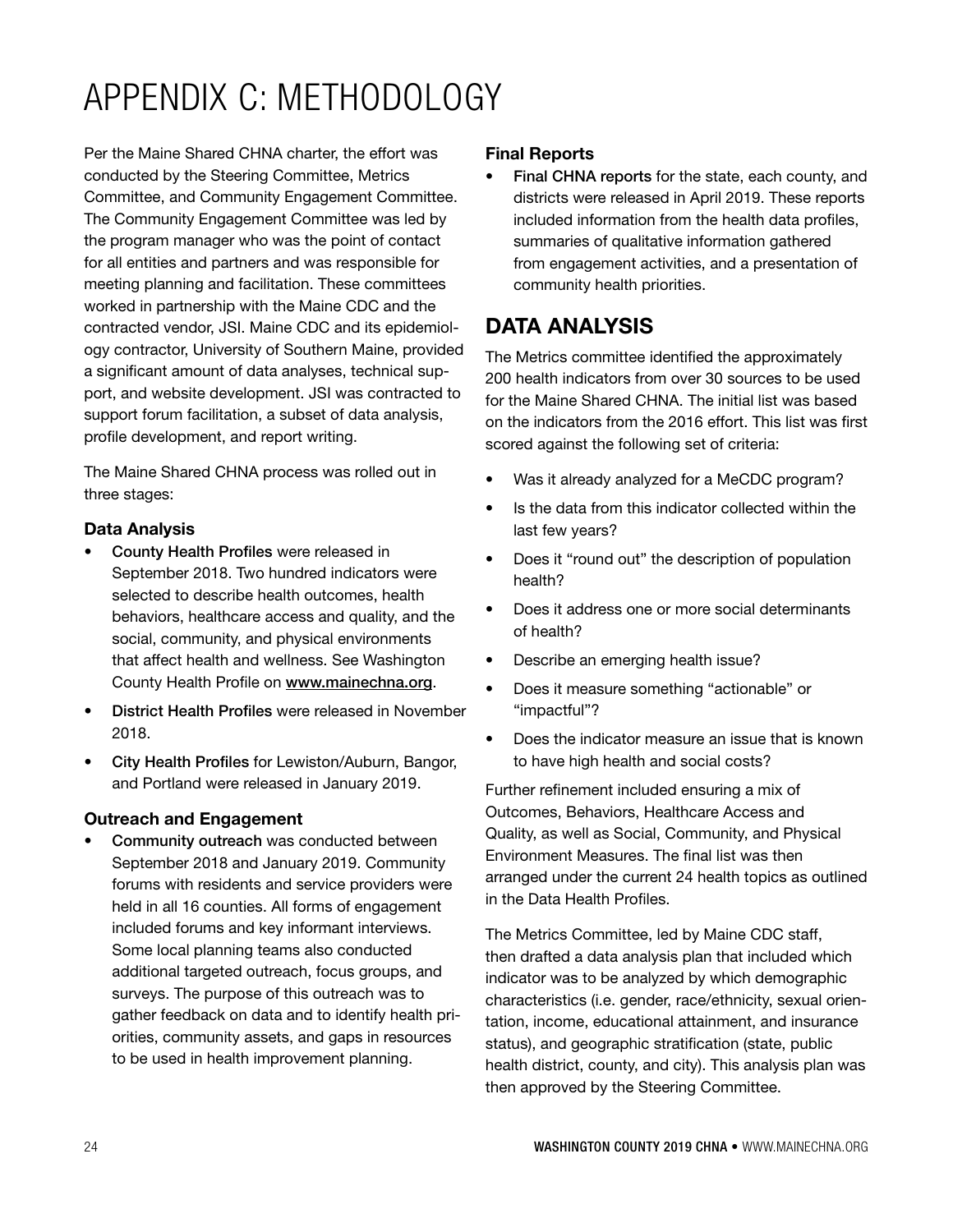The Data Analysis Workgroup used the set of indicators and the data analysis plan, as laid out by the Metrics Committee, and collected and analyzed the data. Members of the Data Analysis Workgroup shared their years of epidemiological and data analysis experience and knowledge of best practices to inform all aspects of the final health profiles at the county, public health district, city, and state level. This included not only the data analysis but recommendations on best practices for data presentation and visualization.

The Data Analysis Workgroup met weekly from March through August 2018 to discuss and coordinate an approach for analysis and data sharing between the University of Southern Maine (USM), Maine CDC, and John Snow, Inc. (JSI). The group developed rules regarding time frame (e.g., comparisons across time were to be of periods of equal duration; the most recent data used was from 2010 to present), handling complexity (e.g., how to combine years of data when an indicator's data definition changed over time, such as ICD9/ICD10 coding or BRFSS question changes), benchmarking, map and graph formats, and iconography to be used in profile tables. Some of the methodologies are documented in the Data Definitions section of each health profile. More is provided in the "2018 Maine Shared CHNA Data Analysis Technical Definitions" posted on the Maine Shared CHNA website.

## OUTREACH AND ENGAGEMENT

Community outreach and engagement for the Maine Shared CHNA included coordination at both the statewide, public health district, and county level. The statewide Community Engagement Committee met monthly from March 2018 through January 2019 to review and provide input on every aspect of engagement process.

In addition to the state-level Community Engagement Committee, a Local Community Engagement Planning Committee in each of Maine's 16 counties planned and implemented the logistics of community forums and events within each district. These committees were comprised of hospitals, public health district liaisons, and a variety of additional partners.

#### Data Health Profiles include:

- 1 State Health Profile
- 16 County Health Profiles
- 5 Public Health District Profiles (for those Public Health Districts comprised of multiple counties)
- 3 City Health Profiles (Bangor, Lewiston/ Auburn, and Portland)
- 6 Health Equity Data Sheets, one for each of the following demographic characteristics:
	- Sex
	- Race
	- Hispanic ethnicity
	- Sexual orientation
	- Educational attainment
	- Insurance status

*These reports, along with an interactive data form, can be found under the Health Profiles tab at www.mainechna.org.* 

The 2018 Community Engagement Toolkit was designed to assist the Local Community Engagement Planning Committees in this effort.

#### Forums and Health Priorities

Criteria for visualizing data included areas identified as a health priority in the last CHNA, significant changes in the data over time, or where a county's data was notably better or worse than the state or the nation. Forum agenda items included remarks from health leaders; a review of previous health improvement efforts; a review of county-level data, discussion, and prioritization in small groups; and an overall forumwide voting process. The Community Engagement and Steering Committees created and approved a rubric to guide the selection criteria for the subset of data to be presented in each forum's PowerPoint presentations.

Small groups had 35-45 minutes to discuss the data in the presentation and the full county profile, and to share their own experiences in order to identify their top county health priorities. Table facilitators guided these discussions using key questions and worksheets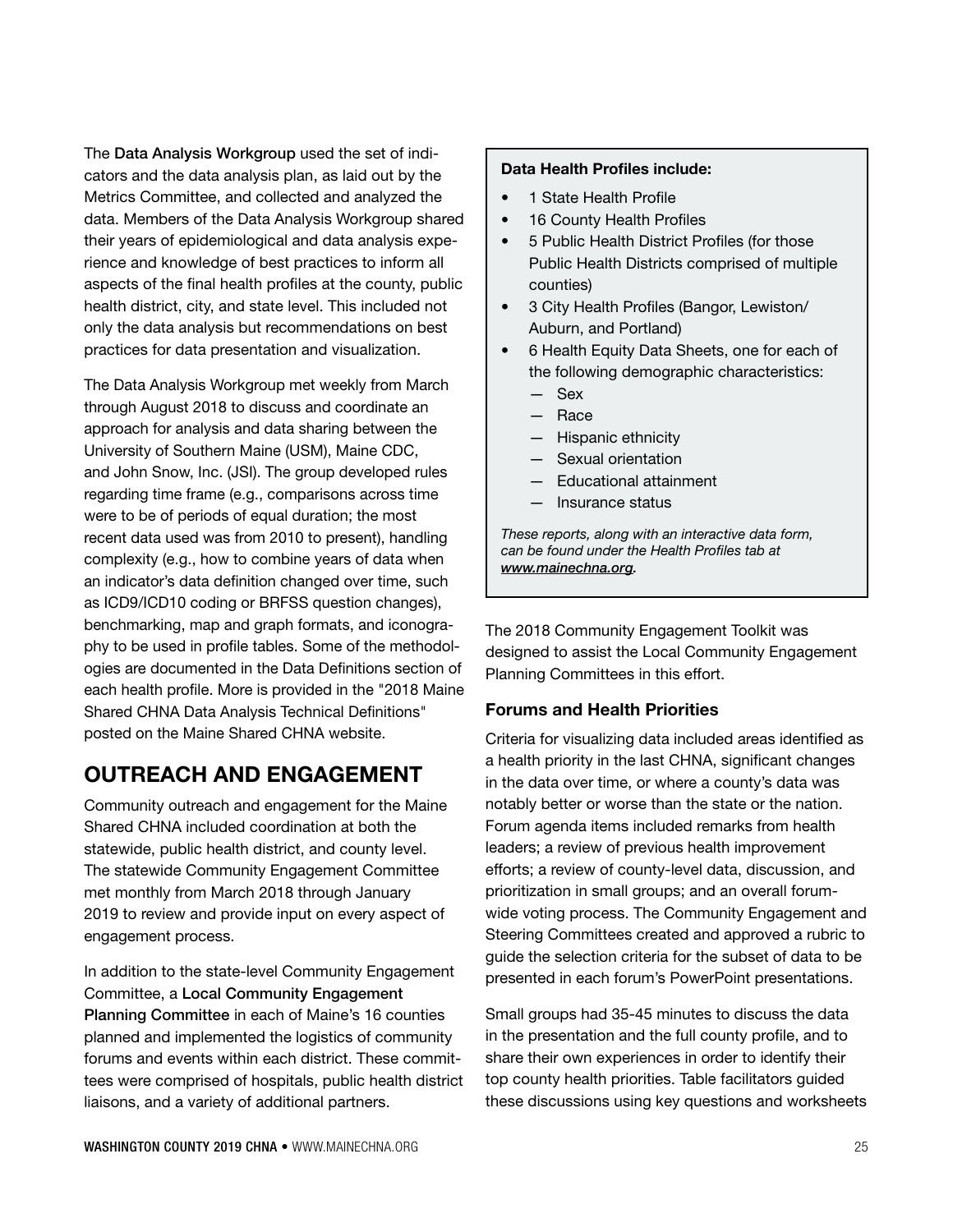for reporting purposes. Health priorities identified during these small groups were collated and presented to the larger plenary session, where each attendee voted for their top four priorities. Votes were tallied and a hierarchy emerged.

The summary votes for each forum were used to develop the county level priorities. If multiple forums were held in a county, the forum results for forums held with the general community were included in the total votes for the county. In cases where a forum was held with a specific population, for example, LGBTQ youth or older adults, then the results of their voting and discussion were included in the section describing the needs of that particular population. To arrive at the

top countywide community health issues, votes from the broad community forums were combined for each of the priority areas to identify priority areas which fell within 70% of the combined voting total.

The community forum participants also shared knowledge on gaps and assets available in their communities to address each of the top four priorities identified. The information gathered in this report is a start for further asset and gap mapping for each priority selected by the county.

#### Washington County Forums

Two community engagement activities were held in Washington County.

| Table 10: Community engagement activites in Washington County, 2018 |                            |                    |                  |
|---------------------------------------------------------------------|----------------------------|--------------------|------------------|
| <b>TYPE OF ENGAGEMENT</b>                                           | <b>LOCATION &amp; DATE</b> | <b>FACILITATOR</b> | <b>ATTENDEES</b> |
| Community Forum                                                     | Machias 09/20/2018         | JSI                | 39               |
| Community Forum                                                     | Calais 09/26/2018          | JSI                | 24               |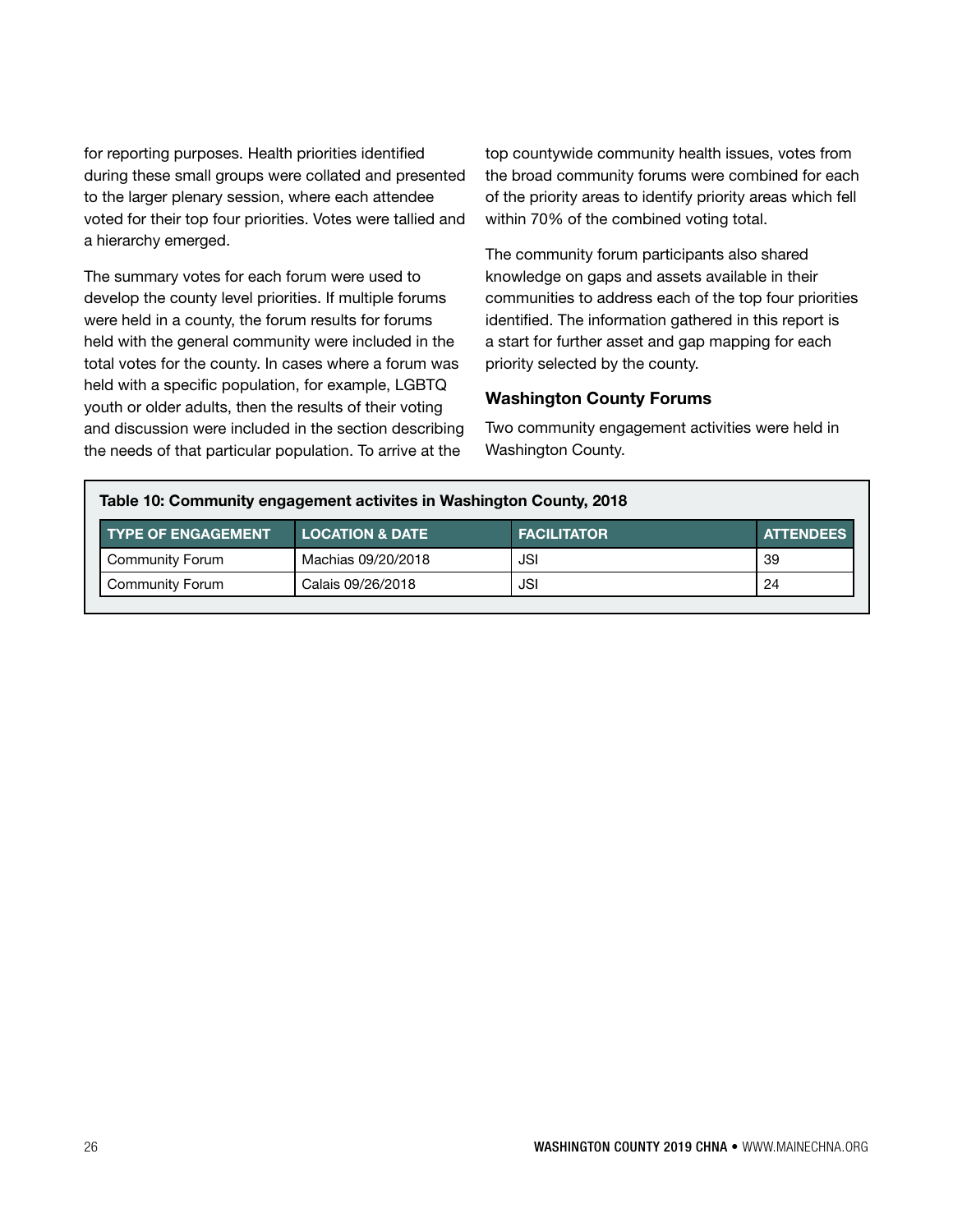## COMMUNITY ENGAGEMENT

Persons representing broad interests of the community who were consulted during the engagement process:

- Aroostook Mental Health Center
- Calais Regional Hospital
- Calais Regional Medical Services
- City of Calais
- City of Eastport
- Community Health & Counseling **Services**
- County of Washington
- Down East Community Hospital
- Downeast Hospice
- Downeast Public Health District
- Eastern Area Agency on Aging
- Eastern Maine Development Corp
- Eastport Healthcare Inc.
- Healthways Regional Medical Center Lubec
- Healthy Acadia
- I Care2
- Maine CDC
- Maine CDC Public Health Nursing
- Maine Seacoast Mission
- Maine State Legislature
- Maine Veterans Home
- Marshall Healthcare Facility
- National Alliance on Mental Illness (NAMI)
- Next Step Domestic Violence Project
- Northern Light Acadia Hospital
- Northern Light Health
- Office of Aging and Disability Services, DHHS
- St. Croix Regional Family Health **Center**
- Sunrise County Economic Council
- Sunrise Opportunities
- Sunrise Senior College
- The Quoddy Tides
- Town of Baileyville
- Town of Machias
- United Way of Eastern Maine

• Washington County Emergency Management

#### Key informant interviews

The Steering Committee identified ten categories of medically underserved and vulnerable populations to ensure their input was heard and captured. A list of 80 potential interview subjects was created with statewide input. Selected key informants had either lived experience in or worked for an organization that focused on provided services or advocacy for the identified population. No Tribal representatives were able to be interviewed. In the future, we hope to include this important group in the CHNA process. The populations identified included:

- Veterans
- Tribal communities
- Adults ages 65 and older who are isolated or have multiple chronic conditions
- Non-English speakers, undocumented individuals, immigrants, and refugees
- Deaf individuals and those with other physical disabilities
- Adolescents/youth
- LGBTQ
- People with mental health conditions and developmental disabilities
- Rural individuals
- Individuals in substance use disorder recovery/substance use disorder prevention and treatment professionals

The following is a list of organizations who participated in Key Informant Interviews conducted both by JSI and local planning committee members:

- Alpha One
- Androscoggin Home Healthcare + Hospice
- Bingham Foundation
- Cary Medical Center
- Catholic Charities of Maine
- Community Concepts
- Community Caring Collaborative
- Edmund Ervin Pediatric Center, MaineGeneral Health
- EqualityMaine
- Family Medicine Institute
- Frannie Peabody Center
- Greater Portland Council of **Governments**
- Healthy Acadia
- Healthy Androscoggin
- Healthy Communities of the Capitol Area
- Kennebec Valley Council of **Governments**
- Long Creek Youth Development **Center**
- Maine Access Immigrant Network
- Maine Alliance for Addiction and **Recovery**
- Maine Alliance to Prevent Substance Abuse
- Maine Chapter Multiple Sclerosis Society
- Maine Council on Aging
- Maine Migrant Health
- Maine Seacoast Mission
- Millinocket Chamber of Commerce
- National Alliance on Mental Illness
- Nautilus Public Health
- Northern Light Maine Coast Hospital
- Office of Aging and Disability **Services**
- Penquis Community Action Agency
- Portland Public Health
- Seniors Plus
- Sunrise Opportunities
- Tri-County Mental Health Services
- United Ambulance Service
- Veterans Administration Maine Healthcare System
- York County Community Action Corporation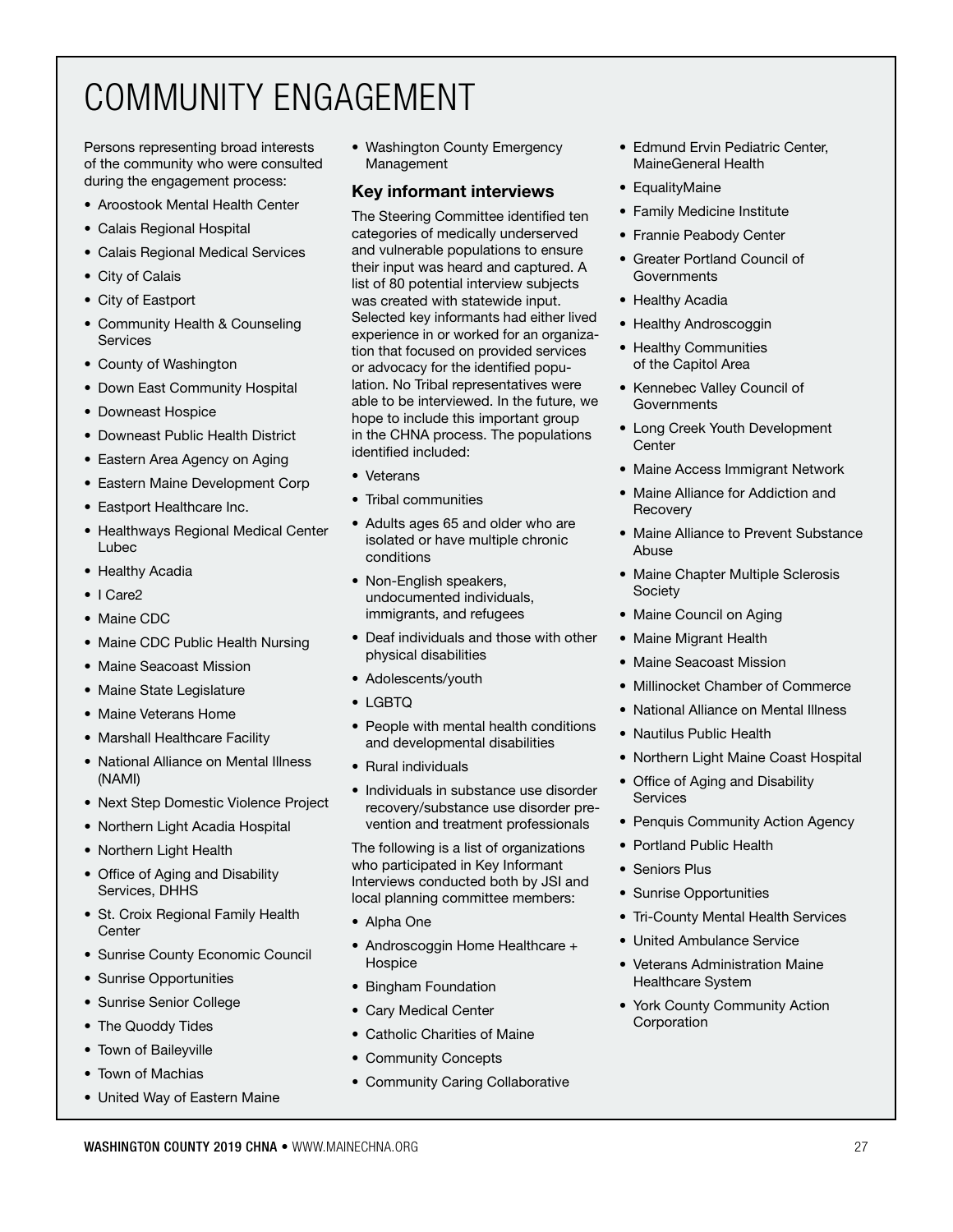The key informant interview guide was developed with input from the Community Engagement and Steering Committee members and consisted of the following five questions.

- We are interested in learning more about the priority health needs for this population (reference population(s) of expertise of interviewee). How would you characterize the health needs for this population? How are they different than for the general population?
- From where you sit and the work you do, what do you feel are the most important health needs to address? Why?
- What do you see as the major resource gaps with respect to health and wellness for this population?
- Are you currently working on anything that contributes to community health and wellness for this population? Are there any areas of health you would like to work on in partnership with others?
- Are there any particular assets or resources to address the needs of this population that can be leveraged?

Thirty-one interviews were conducted by JSI and 11 by members of Local Community Engagement Planning Committees. Information gathered from the key informant interviews is included in discussions where applicable in the county level report within each of the county priorities. For example, when discussing substance use, a discussion of the needs of vulnerable populations within this priority was also included. The state level report provides a summary of key findings from these interviews for each of the ten vulnerable populations.

#### Data collection

All outcomes from these efforts were collected via the Community Outreach Reporting Tool or the Key Informant Reporting tool. Both of these collection tools were online surveys within Survey Monkey. Other data collection tools included Table Facilitators notes, forum registrations, and sign-ins.

### FINAL REPORTS

Integrated analysis of all quantitative and qualitative activities and findings was conducted between December 2018 and January 2019. These were used to develop a full description of the risk factors underlying the health priorities for each county.

For more information, contact: Info@mainechna.org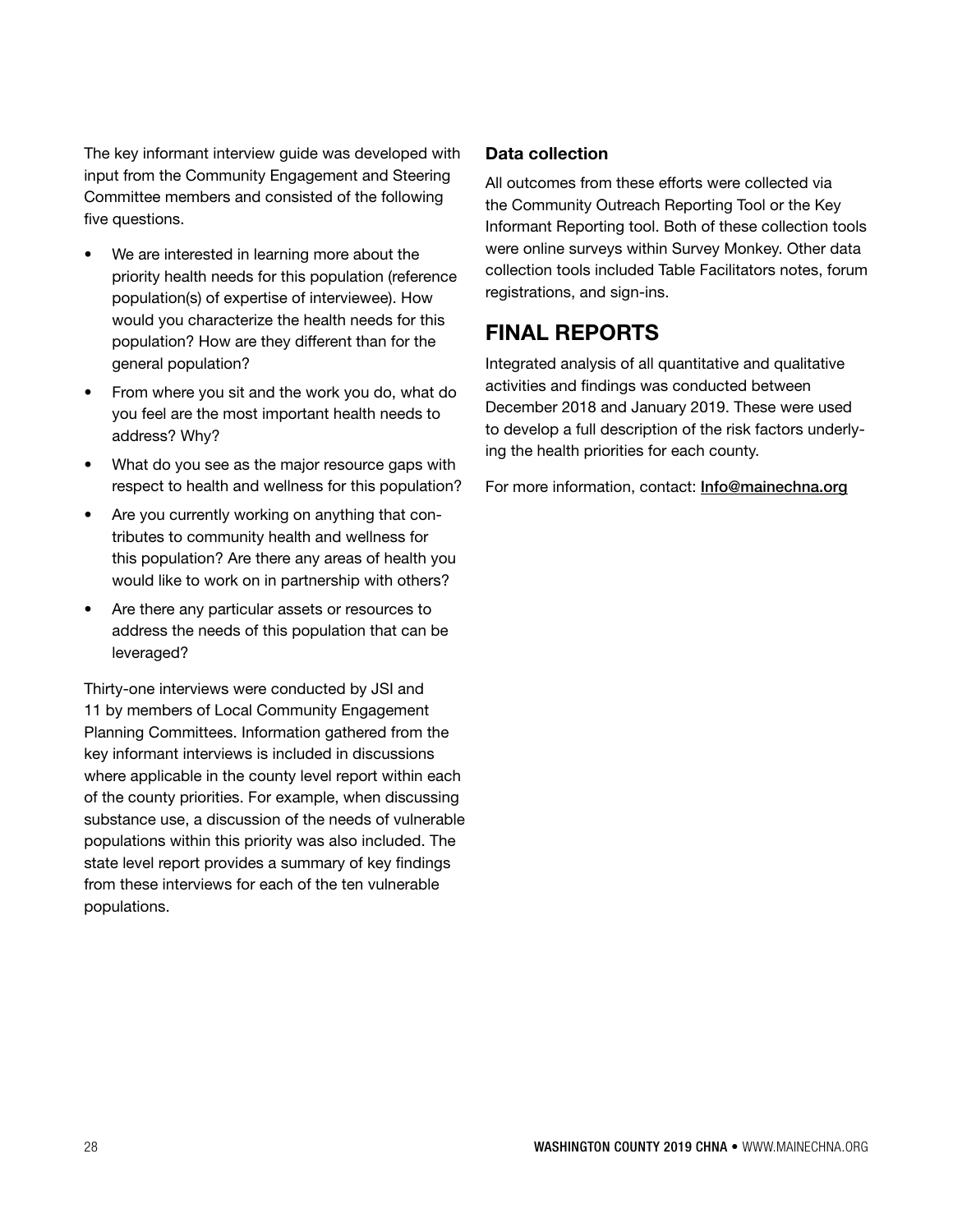